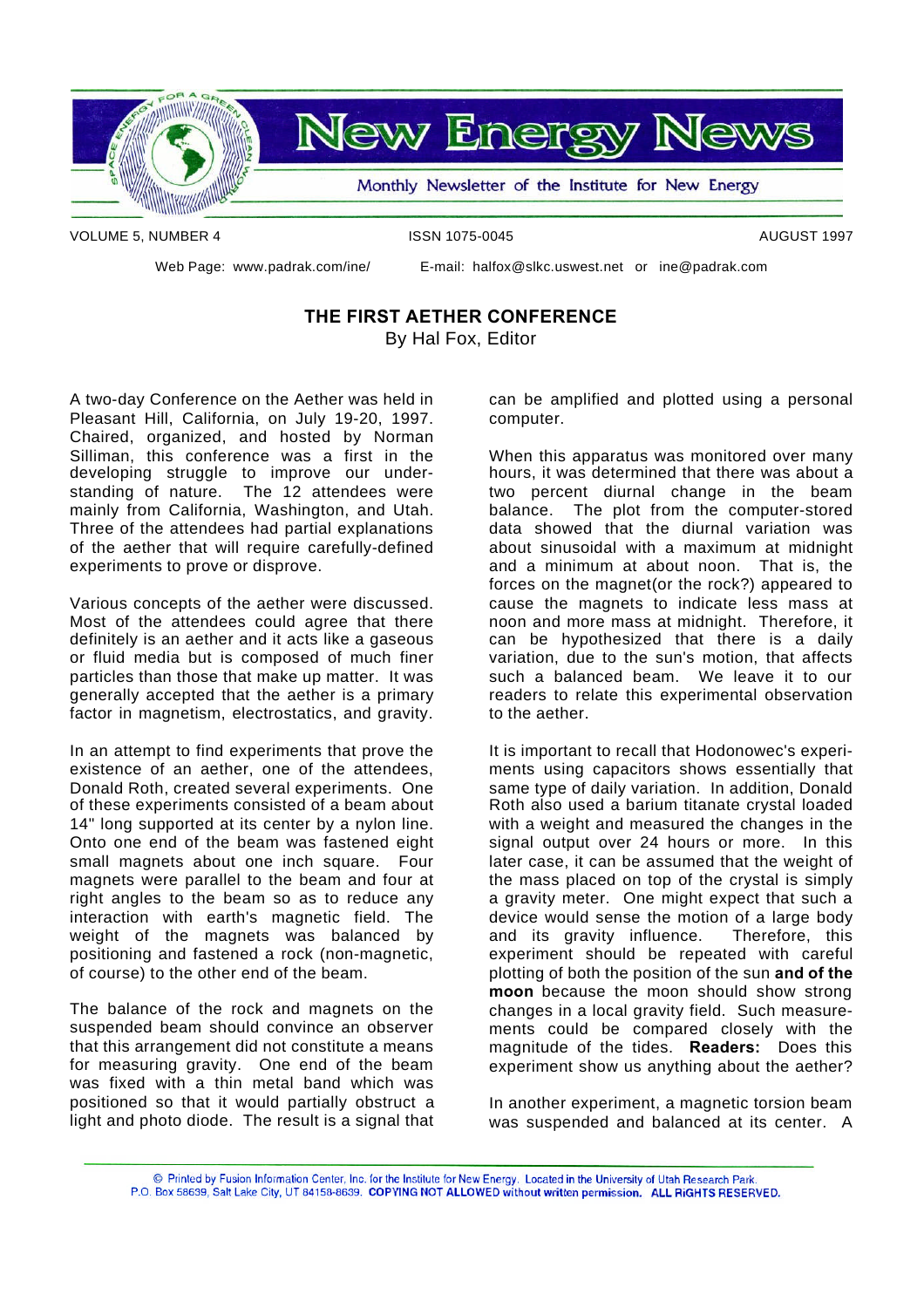strong magnet is then placed on a table with one pole extended toward the suspended torsion beam. After many oscillations the beam would be attracted to the opposite magnetic pole of the magnet on the table. Donald Roth reports that after five days the magnet can be removed at considerable distance from the balanced torsion beam **but that the beam will still be attracted as though the magnet was still there.** This experiment should be duplicated by some of the *NEN* readers. If the experiment is repeatable, then this evidence could be used to claim that the aether can exhibit some type of memory or inertia for magnetic fields. The discovery of the Aspden Effect (see *NEN*, Feb. 1995, vol 2, no 10, p 1ff) or rotational magnetic inertia and this effect observed by Roth may have some common explanation. *NEN* **readers**: Do you have a good explanation? Is this evidence for an aether?

A Hall effect transistor, sensitive to changes in magnetic field strengths, also shows a diurnal variation. However, one must set up a very careful experiment to determine whether one is measuring a true effect of changes induced into a magnetic field by the nearness of the sun (at midday) or whether it is the earth's magnetic field that is undergoing daily variations.

### **VERTICAL AETHER FLOW?**

Some of the attendees at this Aether Conference suggest that the aether flows into massive objects, such as the earth or the sun. It was suggested that this inward flowing of the aether toward a massive planet or star could be responsible for gravity (the shadow effect) and for the apparent bending of light waves (being distorted by this inward flow of aetheric particles). It was also suggested that the inward flowing of the aether could be a fundamental problem in measuring the speed of light using a horizontally arranged experiment (such as was done by Michelson and Morley). Therefore, it was a consensus of the attendees that the speed of light should be measured vertically and not horizontally. See Suggested Experiments.

### **SHADOW GRAVITY?**

Considerable discussion was held about the shadow concept of gravity (where some particle is responsible for gravity push by the "drag" between the particles and the massive objects through which the aetheric particles pass. For additional discussion, readers may want to read the article by Al Zielinski, "A New Theory that Unifies the Forces of Nature", (International Symposium on New Energy, April 25-28, 1996, pages 453-458 of proceedings). W. C. Wright of Fairfield, California, has been a proponent of "Push Gravity" for many years. Wright uses magnets, with their strong fields (about 40 orders of magnitude larger than gravity) to model some of the observed concepts of gravity. Note: Wright's use of magnets, with their locally strong two poles, allows him to make use of the repulsion of like poles to model his gravity push hypothesis. Such models are educational, interesting, but not conclusive due to the dramatic difference between magnetic fields and gravity including both magnitude and polarity factors. Most attendees would agree with Kenneth Shoulders' statement about gravity: "The earth and moon do not throw fish hooks." Harold E. Puthoff in an article titled, "Gravity as a zero-point-fluctuation force", (*Phys Rev A*, March 1, 1989, pp 2333-2342) provides a mathematical description of gravity beginning with the assumption that there is an energetic zero-point field (call it an aether, if you desire).

### **TACHYON THEORY**

For one of the attendees, the aether is explained by being a flow of tachyons. It is even proposed that tachyons looping in a stable vortex are the matter particles. Tachyon flow, according to this proponent, explains all of the observed effects of the aether. Considerable discussion involved how tachyon flow could be responsible for the transmission of light through space. The discussion was firm but not conclusive. Considerable experimental evidence and interpretation is required to substantiate any currently proposed aether theory.

### **ETHERON THEORY**

Norm Silliman has the following aether theory. Briefly, electrons circulate around the nucleus. Etherons flow into the electrons and force the electrons in toward the proton. Each electron has a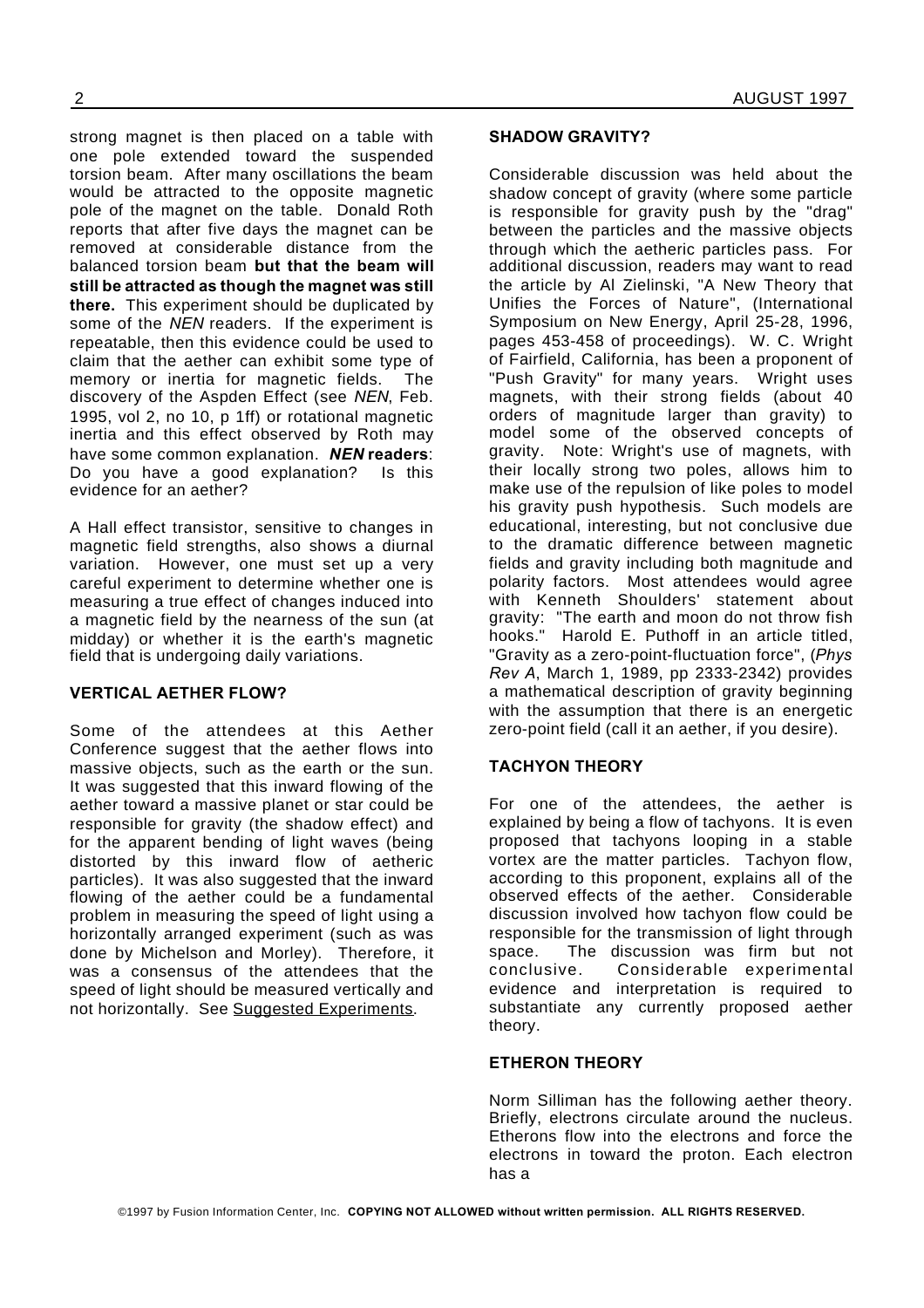**hole (or submicroscopic pocket)** in the side. Etheron flow spits out (like a rocket) and, thus, the electron is mobile. Therefore, the circulation of the electron around the nucleus is explained. Also electron repulsion can be explained by a perceived alignment of electrons and the Etheron flow in and out of the electron. A similar, somewhat mechanistic model is suggested for protons and neutrons. The topology of an array of protons and neutrons in the nucleus is what holds it together. This model may be too mechanistic for others, but it helps Silliman to visualize and explain certain observed phenomena.

### **SUGGESTED EXPERIMENTS.**

The following three experiments have been reported in *New Energy News* and/or in the *Journal of New Energy* and are considered to be important as evidence that there is an energetic aether:

**Aspden Effect:** Dr. Harold Aspden discovered that when a permanent-magnet rotor was spun up to rated speed it required 3,000 Joules. If the rotor was stopped and then spun up again within a minute after stopping, it required only 300 Joules to spin up to rated speed. (*NEN*, Feb. '95)

**Rowe Effect:** Paul E. Rowe discovered that when an explosion takes place, excess hydrogen is always produced. (*J. New Energy*, vol 1, no 2, Summer 1996, pp 108-111).

**Torsion Fields:** Several groups of scientists in Russia have been studying **torsion fields** which appear to travel at superluminal speeds, can travel through hills and concrete, are very little diminished by distance, and may be related to the aether. (*J. New Energy*, vol 1, no 2, Summer 1996, p 27)

### **Other Experiments Possibly Related to an Aether:**

Jerry Shifman said that Feynman had an experiment in which a steel bar, free to spin on its axis, was placed in a vacuum inside a spinning barrel. When the barrel would spin, the bar would begin to spin. Why?

A superconductor and a small aluminum mass is placed on a balance beam. The assembly is lowered into liquid nitrogen. The balance beam

deflects because the superconductor is heavier than the aluminum. Then after five seconds, the balance beam takes another dip because the superconductor has changed its condition. The superconductor is deflected downward, therefore, it must be losing weight.

The following experiment was described. A lead ball is floated in a conducting wire loop in liquid nitrogen. Why does the ball float? The lead ball is heavier than the nitrogen. [We would like to see this experiment demonstrated.  $-$  Ed.

### **Suggested Experiments (by attendees):**

It is hypothesized that the aether flows into the sun and bends light, and the bending of light is not due to warped space as Einstein suggested. Henry Lindner, a medical doctor, suggests a method of differentiating between the two effects in an experiment. Using a valley with 2 km. distance between hills, aether flow should bend the light into the valley. The theory suggests that there should be about seven centimeters change over two kilometers. Use water in hose to establish point A and point B at the same geographic level. The water in the hose will rise to the same level. Of course, it will require a long hose. The curvature of earth in 2 km. is about 2 cm. and should be taken into account. [Seven centimeters seems to be a large value. Can anyone cite Lindner's calculations? Ed.]

Attendees suggested that the Michelson-Morley experiment be conducted in the vertical plane. Many of the attendees suggest that the aether flows into massive objects. An alternative to the Michelson-Morley experiment would be to use the method designed by Stefan Marinov. Marinov uses two precision machined disks with holes near the outer diameter. Light is directed through the holes in two disks mounted on opposite ends of a two meter shaft and spun at a high rotational speed. Light through one hole would be slightly occluded by the motion of the opposite disk during the time that the light travels two meters.

It was suggested that the Aspden Effect be replicated using rotating permanent magnet rotors. Use two rotors and determine if the effect is transferable from one rotor to a substitute rotor (Move the just-stopped rotor out of the space and replace with the other rotor to determine if this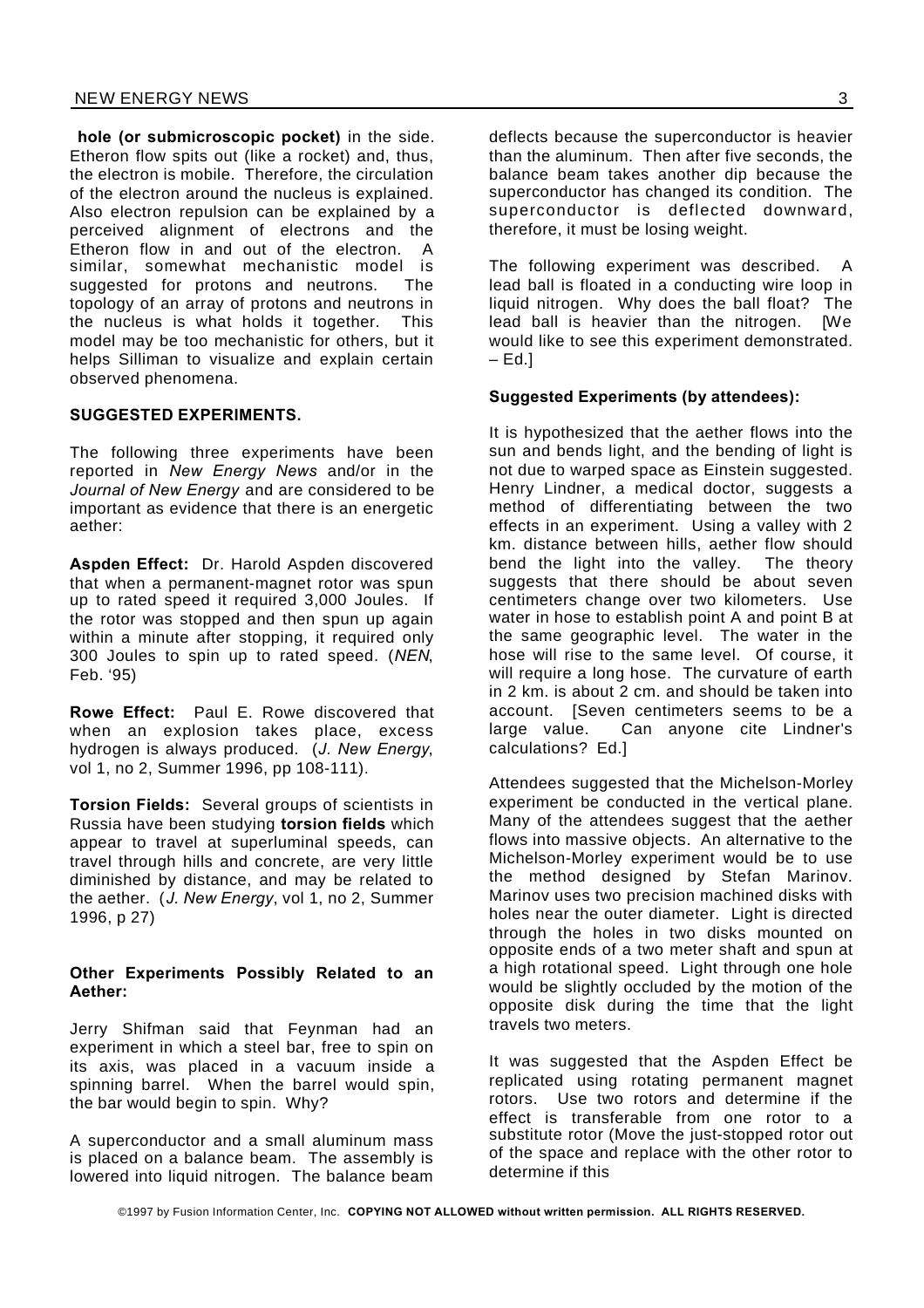rotational inertia effect is a property of the space or of the rotor.)

It is an experimental fact that it takes more energy to accelerate an object when the object is going faster. If light is a wave function in the aether, then the Mach effect found at sonic speeds in air may be replicated (at much higher velocities) in the aether. Therefore, an experiment for a "Mach effect" in aether should occur at about the speed of light. Use a magnetic field to keep a particle in orbit. Provide an energy pulse every time the particle completes an orbit (such as is done with a cyclotron.) Use a tangential escape window. A particle increases its mass with velocity. The time an escaping particle takes to go to a target from the tangential exit could be measured. Rado suggests that there will be a decrease in speed from the interaction of the high-speed particle with the aether.

For the above experiment, Donald Roth suggests that an electron cylinder be used to put in a modulated signal on the electron flow. Read the phase shift with a scope and measure the difference in vertical and horizontal to see if the vertical inflow of aether has an effect on the path of the high-speed electrons.

### **Miscellaneous Comments:**

Donald Roth has done many experiments with magnets and finds that they have a left-over effect. (See above for the magnet-table experiment.) Roth suggests that the use of technetium, which does not naturally exist in nature. [Technetium has 43 protons in the nucleus; is a by-product of the natural decay of uranium; can be man-made by high-energy particle bombardment; and Tc-99 has a half-life of 213,000 years. Ed.] Roth suggests that Technetium may be devoid of an inertia effect. Because technetium is not a stable element, Roth suggests that whatever you do with technetium is new and, for example, would not require a loading time when used in a cold fusion cell. [However, technetium may not absorb hydrogen. The cost of technetium is about \$100 per gram.] Donald suggests that the time for loading of palladium in a cold fusion cell may be due to the inertial effect.

Cameron Rebigsol has an interesting theory about hydrogen explosions that is the equivalent of the expanding universe (exploding from within rather than a big bang?). ["The Baptism

of Fire for the Universe" paper by Cameron Y. Rebigsol.]

Norm Silliman stated that light (often defined as an electromagnetic wave) is not affected by electric fields nor by magnetic fields. The implication is that light should not be considered as an electromagnetic wave. [Readers: Can you suggest experiments with light that would support the existence of an aether? Ed.]

Steven Rado stated that a photon was invented only to explain the photoelectric effect. The concept is related to Planck's quanta concept. An aether particle need not be polarized but the fundamental building block is a toroid and has circulation, Rado suggests. However, two different circulations (such as clockwise and counter-clockwise) can be treated as **polarized**.

**Note: There will be an ongoing battle among scientists about the existence of an energetic aether (or zero-point energy). We urge our readers to help with experiments that can more precisely define the nature of the aether and communicate your results with us.** *NEN* **welcomes your aetheric contributions. – Ed.**



### **32nd IECEC INTERNATIONAL ENERGY TECHNOLOGY CONFERENCE**

The following are the abstracts of the papers presented at the 32nd IECEC "International Energy Technology" (27 July - 1 August 1997, Honolulu, HI). The full papers from the conference are available from the

American Inst. of Chemical Engineers GPO Box 29496 New York, NY 10087-9496 1-800-242-4363 The Proceedings cost is \$210.00.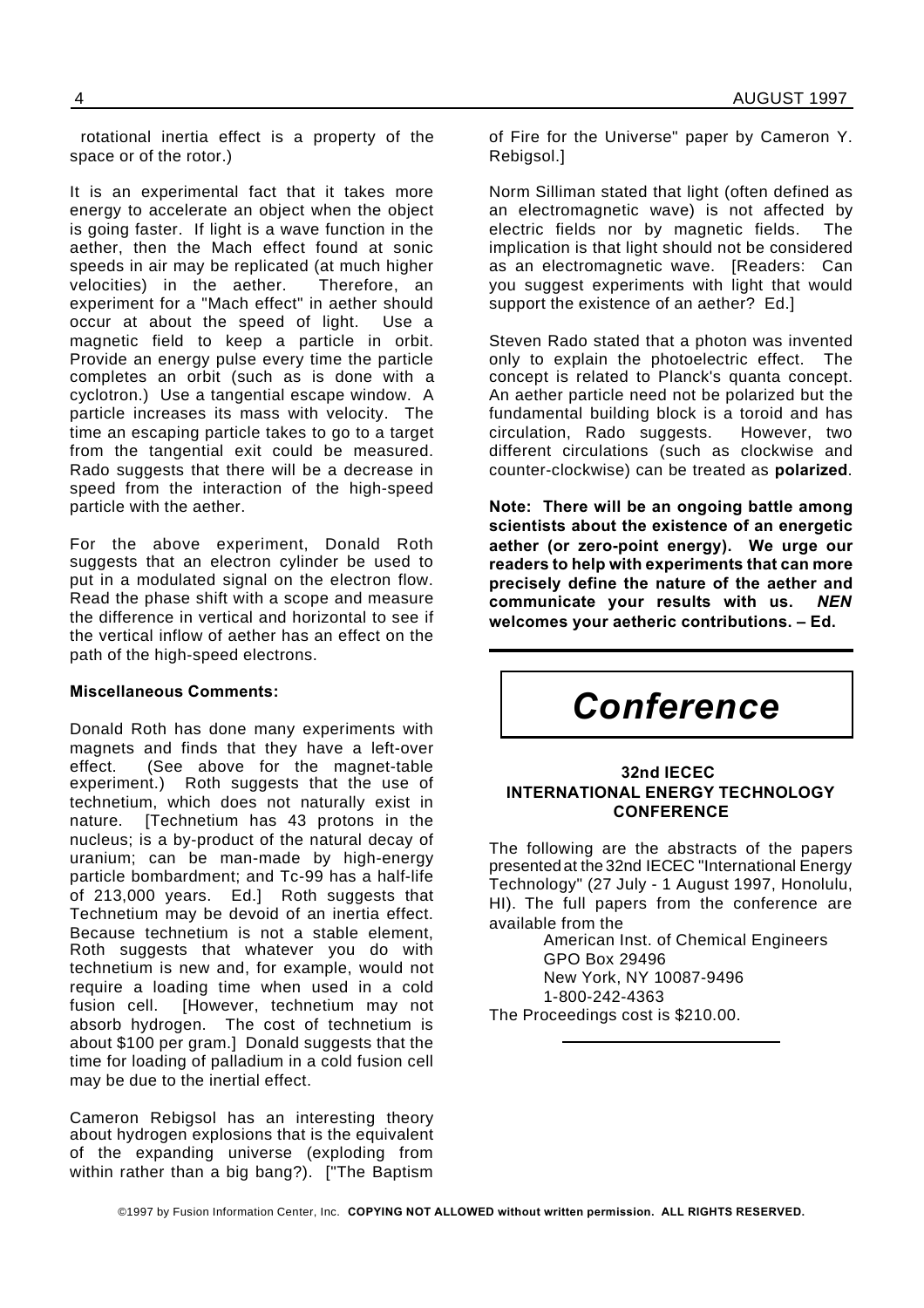Patrick G. Bailey (Inst. New Energy, Los Altos, CA), Hal Fox (Fusion Information Center, Salt Lake City, UT), **A Review of the Patterson Power Cell**," IECEC 1997 Proceedings, paper #97221.

### AUTHORS' ABSTRACT

An independent summary review is presented of the Patterson Power Cell™, as developed by Clean Energy Technologies. Information is drawn from publicly available information, and requested information and data from CETI. It is found that this cell seems to operate as advertized by CETI and that there is a very large amount of supportive documentation available in the public domain to support its operation and capabilities. The ability of such cells to neutralize alpha radiation is fairly well understood. An ability to neutralize gamma or other forms of radiation remains to be seen.

Patrick G. Bailey (Inst. New Energy, Los Altos, CA), Toby Grotz (Wireless Engineering, Craig, CO), James J. Hurtak (Academy for Future Science, Los Gatos, CA), **"Survey and Critical Review of Recent Innovative Energy Conversion Technologies**," IECEC 1997 Proceedings, paper #97215. AUTHORS' ABSTRACT

A summary review is presented of the experiments, motors, generators, devices, and demonstrations that have been reported in the past several years to produce near-unity or<br>over-unity operation. The concepts of over-unity operation. free-energy, zero-point energy, and over-unity devices are not new, and many examples of such devices have been built within the last 100 years. Several researchers are reviewed and a few are selected for immediate interest and support. Whether new forms of potential energy can be demonstrated and successfully utilized within the near future for the ultimate benefit of the human race remains to be seen.

Patrick G. Bailey (Inst. New Energy, Los Altos, CA), Nancy C. Worthington (AUM Foundation, Redwood City, CA), **"History and Applications of HAARP Technologies: The High Frequency Active Auroral Research Program,"** IECEC 1997 Proceedings, paper #97216.

### AUTHORS' ABSTRACT

A serious review of HAARP is presented. On the surface, HAARP appears to be a nice military "scientific endeavor aimed at studying the properties and behavior of the ionosphere." Upon further investigation, HAARP appears to be filled with secrecy and fraught with possible severe dangers. Attempts to reopen an official assessment of this program and its old out-dated unclassified Environmental Impact Statement have thus far failed. HAARP appears to be in use by ARCO to sell natural gas to the military that would otherwise be trapped in Alaska. The HAARP patents imply that Billions of Watts could easily be used to power HAARP, with no or few equipment upgrades. The patents are now owned by a major military contractor. Many of the possible applications, as stated in the actual patents supporting HAARP, would be classified. An Independent Review Committee needs to be formed to access the possible dangers of the various real and possibly classified HAARP projects. This Committee needs to be independent from US Federal politics, Alaska state politics, the US military, and ARCO oil interests, and would probably need to report to both the Congress and the Senate. There is a great need to form this Review Committee, and the time to form it is NOW!

Patrick G. Bailey (Inst. New Energy, Los Altos, CA), Toby Grotz (Wireless Engineering, Craig, CO), James J. Hurtak (Academy for Future Science, Los Gatos, CA), "**Review and Status of Reported Innovative Energy Conversion Technologies, Contrasted Using a Consistent R&D Ranking Scale**," IECEC 1997 Proceedings, paper #97212.

### AUTHORS' ABSTRACT

A summary review and status is presented of the experiments, motors, generators, devices, and demonstrations that have been reported in the past several years to produce near-unity or over unity operation. The concepts of free-energy, zero-point energy, and over-unity devices are not new, and many examples of such devices have been built within the last 100 years. Several devices are reviewed and ranked by a consistent research, development, and commercialization ranking scale. Those devices nearest to commercialization are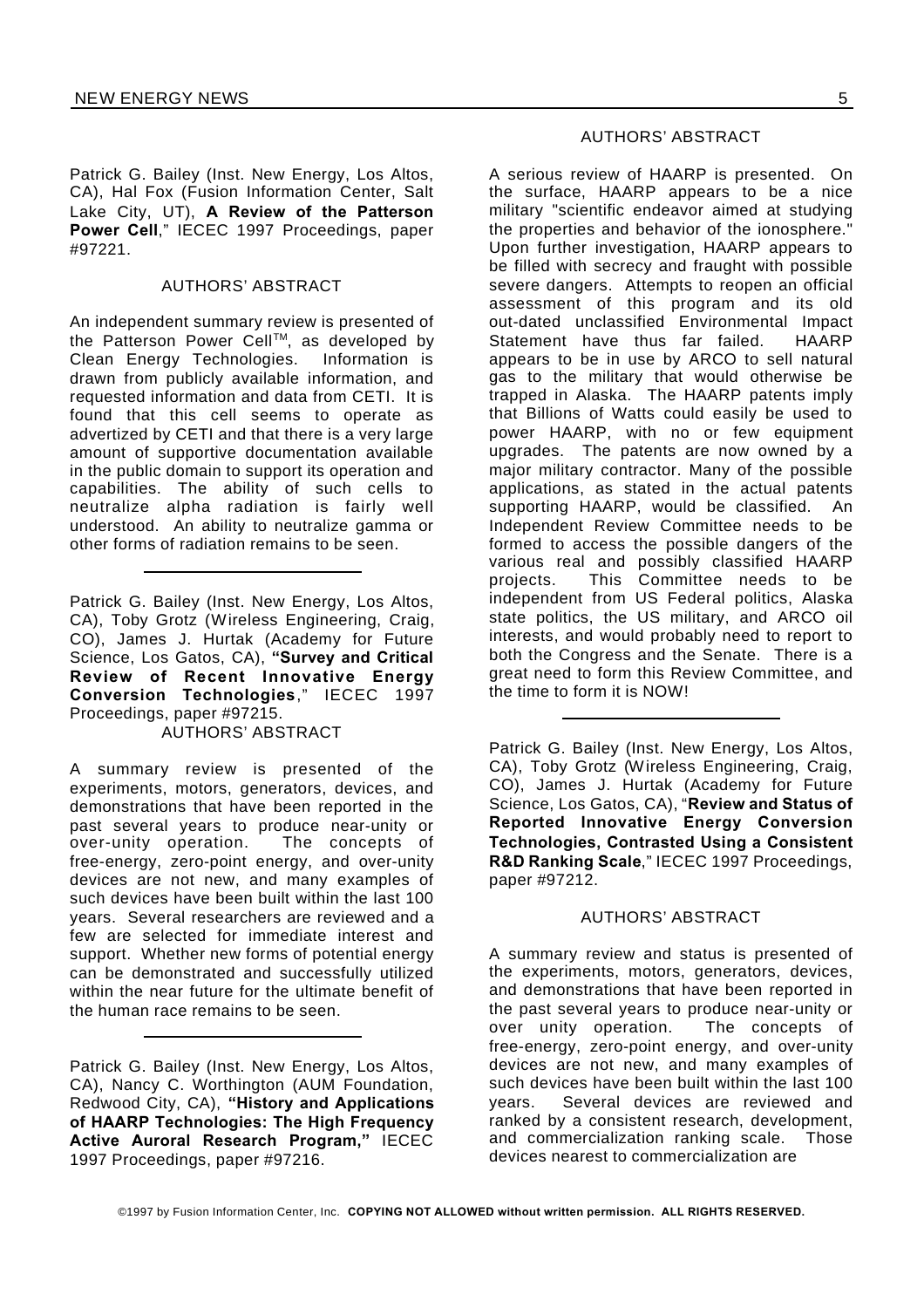identified and summarized. Whether new forms of potential energy can be demonstrated and successfully utilized within the near future for the ultimate benefit of the human race remains to be seen.

Giacomo Bisio (Energy & Conditioning Dept. Univ. Genoa, Italy), "**Thermodynamics of Magnetic Systems and Some Applications**," IECEC 1997 Proceedings, paper #97001.

### AUTHOR'S ABSTRACT

Until quite recently, the theory of continuous media dealt mainly with diamagnetic and paramagnetic fluid. The researchers did not consider magnetizable fluids, probably because such media had not yet been discovered in natural conditions and did not exist until recently as manufactured products. However, in the early 1960s magnetic fluids (MF) could be synthetically prepared, since then technological interest in MF has grown rapidly.

Besides, magnetic refrigeration has been used for over 60 years as a technology to achieve temperatures below 1 K, employing magneto caloric effect of some solid material. However, in the last twenty years, the technology has been developing for refrigeration application above 1 K up to and including heat pumps at above room temperature. The work has been multinational in scope and has focussed on the analysis of magnetic thermodynamic systems, investigation of magnetic material suitable for refrigerants, and development of prototype refrigerators.

After a synthetic review of the basic properties of MF, and of magnetic refrigerators and heat pumps, the aim of this paper is a thermodynamic examination of these systems in comparison with the relations usually applied to fluids. Three independent variables are generally considered, whereas usually only two variables have been considered till now for what is known to the author. Furthermore, some application of MF are taken into account; in particular, possibilities of converting thermal into mechanical energy are examined.

J. Dash, R. Kopecek, S. Miguet (Phys. Dept., Portland State Univ., OR), "**Excess Heat and Unexpected Elements from Aqueous Electrolysis with Titanium and Palladium** **Cathodes**," IECEC 1997 Proceedings, paper # 97368.

### AUTHORS' ABSTRACT

Presented here are results of research performed at Portland State University during the period 1994 to 1996.

Excess heat was produced at the rate of about 1.2 watts during electrolysis of heavy water with a titanium cathode weighing 0.0625g. Analysis of the electrodes before and after electrolysis with a scanning electron microscopy (SEM) and an energy dispersive spectrometer (EDS) revealed that new surface topographical features with concentrations of unexpected elements (V, Cr, Fe, Ni, and Zn) formed during electrolysis.

The morphology and micro composition of palladium after electrolysis in heavy water were studied. Fibers which appeared on the surface were observed to change with time. Evidence which supports the possibility of transmutation is presented.

Hal Fox (Fusion Information Center, Inc., Salt Lake City, UT), Patrick G. Bailey (Inst. New Energy, Los Altos, CA), "**Possible New Applications of Low-Energy Nuclear Reactions**," IECEC 1997 Proceedings, paper #97231.

### AUTHORS' ABSTRACT

Now that we understand the importance and nature of **cold fusion,** it is time to nominate B. Stanley Pons, Martin Fleischmann (Fellow of the Royal Society), and Kenneth R. Shoulders for a Nobel Prize. Pons and Fleischmann deserve the prize for their fundamental discovery of cold fusion. Kenneth R. Shoulders deserves a part of the prize for his excellent work in discovering and revealing how nuclear reactions take place in both the palladium-heavy-water system and in the sono-fusion system. A further degree of experimental information about nuclear reactions has been added by the Neal-Gleeson Process. A summary of these fundamental discoveries illustrates how important these discoveries have been and will be in the rapid advancement of the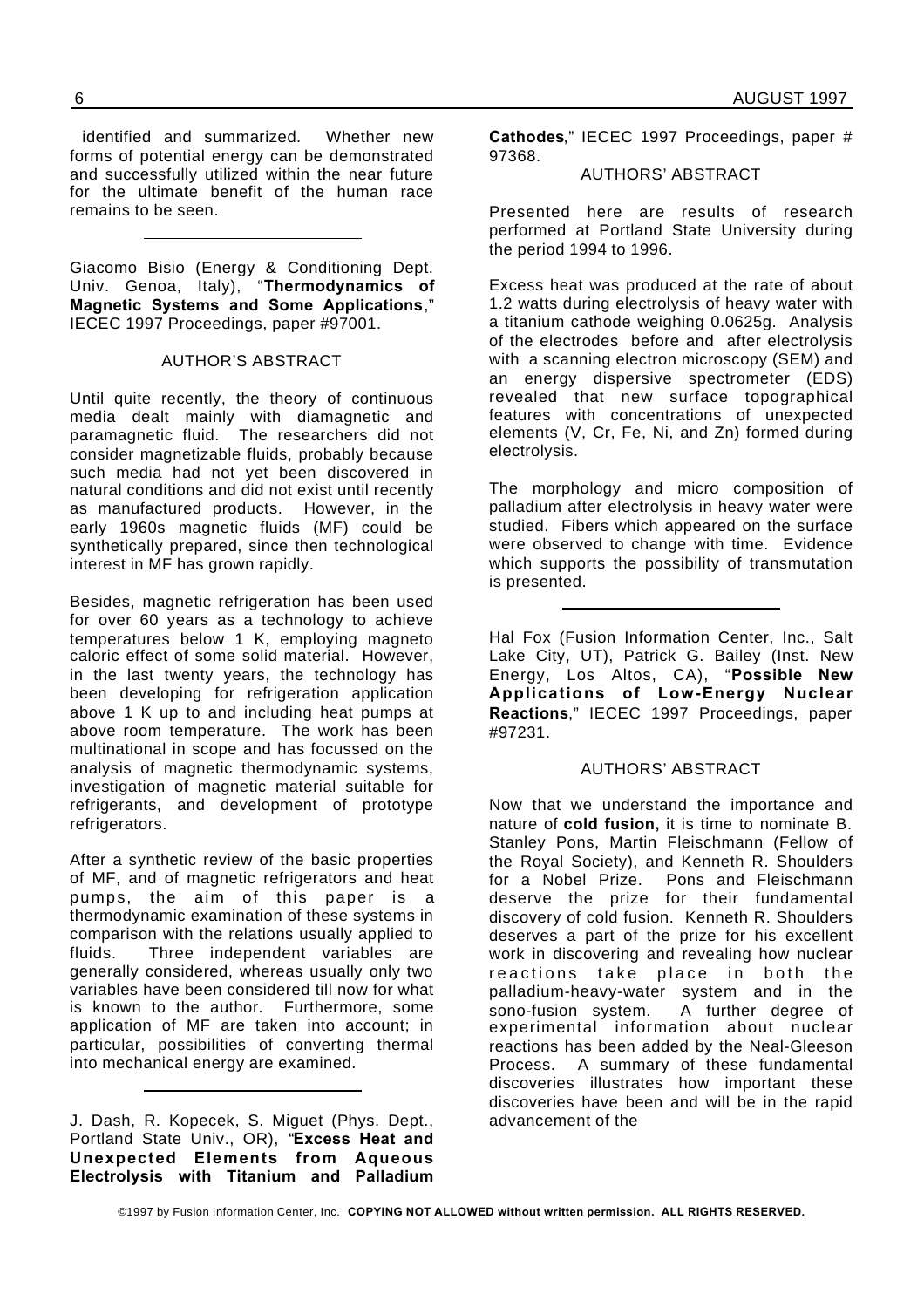treatment of radioactive wastes (especially radioactive slurries); the production of thermal energy without neutrons; and probably the development of factory-made scarce elements.

Hal Fox (Fusion Information Center, Inc., Salt Lake City, UT), Patrick G. Bailey (Inst. New Energy, Los Altos, CA), "**High-Density Charge Clusters and Energy Conversion Results**," IECEC 1997 Proceedings, paper #97230.

### AUTHORS' ABSTRACT

Several recent developments of devices that produce low-energy nuclear reactions are explained by the deliberate or fortuitous production of high-density charge clusters. Some and perhaps most of the nuclear reactions in a variety of fluids and devices including the Pons-Fleischmann cold fusion discovery (palladium/heavy water systems), in nickel/light water systems, in Patterson Power  $Cells<sup>TM</sup>$ , in low-pressure deuterium gas devices, in sparking-in-hydrogen devices, in exploding fire balls, and in the Neal-Gleeson Process are explained by the creation, launching, and impingement of high-density charge clusters on<br>a target element or elements. This paper a target element or elements. presents evidence of the application of the control and use of high-density charge clusters for **Plasma-Injected Low-Energy Nuclear Reactions** in the production of low-cost, nonpolluting, abundant thermal energy.

Peter A. Gibas, Friedrich Greilinger, Jean-M. Lehner, Werner Rusterholz (RQF Inst., Switzerland), "**Free Energy by Space Quanta Manipulation (RQM)**, IECEC 1997 Proceedings, paper #97145.

### AUTHORS' ABSTRACT

RQM - i.e. the Space (German: Raum) - Quanta - Manipulation stands for purposeful dilution resp. [sic] compression of the space quanta medium and thereby resulting interactions with the matter contained within the influenced space volume.

RQM aggregates – containing a system of electromagnets set in a specific geometric arrangement – are capable of converting mechanical pressure differences within the space quanta medium (gravitational waves) into electric energy. The RQM technology was

made possible as result of new scientific discoveries in the fields of electromagnetism, electrostatics, gravitation and magnetic flux dynamics as well as implosion techniques.

The RQM-effect (i.e. the pulsed emission of charge carriers from RQM base unit) was achieved for the first time on June 2, 1995. At that time the perceived energy peaks similar to avalanche effects were reduced and brought under control. The experimental installation was then modified for battery operation and the proprietary, newly developed electronic control was also integrated.

From there on it was possible to always accurately control the RQM installation.

The RQM Experimental Installation – shown and demonstrated in the laboratory near Rapperswil Switzerland – at the end of September 1996, enabled a stable energy yield with a factor of approx. 6 to 7.5 at 225 Watts. The efficiency is calculated by means of recharging the batteries. It is important to know that, for those tests and measuring works, only the less efficient RQM sectors were activated because of security reasons.

We are now improving the efficiency and thus increase the useful energy by activating all RQM sectors. The problem of excessive resonances while adding the more powerful RQM sectors is continually reduced. We expect that the efficiency as well as the yield of energy will increase exponentially.

The RQM tests and experiments are continuously monitored by high sensitivity measuring instruments. At no time have any significant radiation fields and wave emissions been detected, therefore, environmental compatibility is assured.

The achieved effects and the theoretical predictions - based on Crane's theory (causal physics) - led to a good number of relations with the established physical fundamentals. This refers particularly to results in the field of quantum electrodynamics as well as other areas of modern particle physics and findings concerning the structure of matter.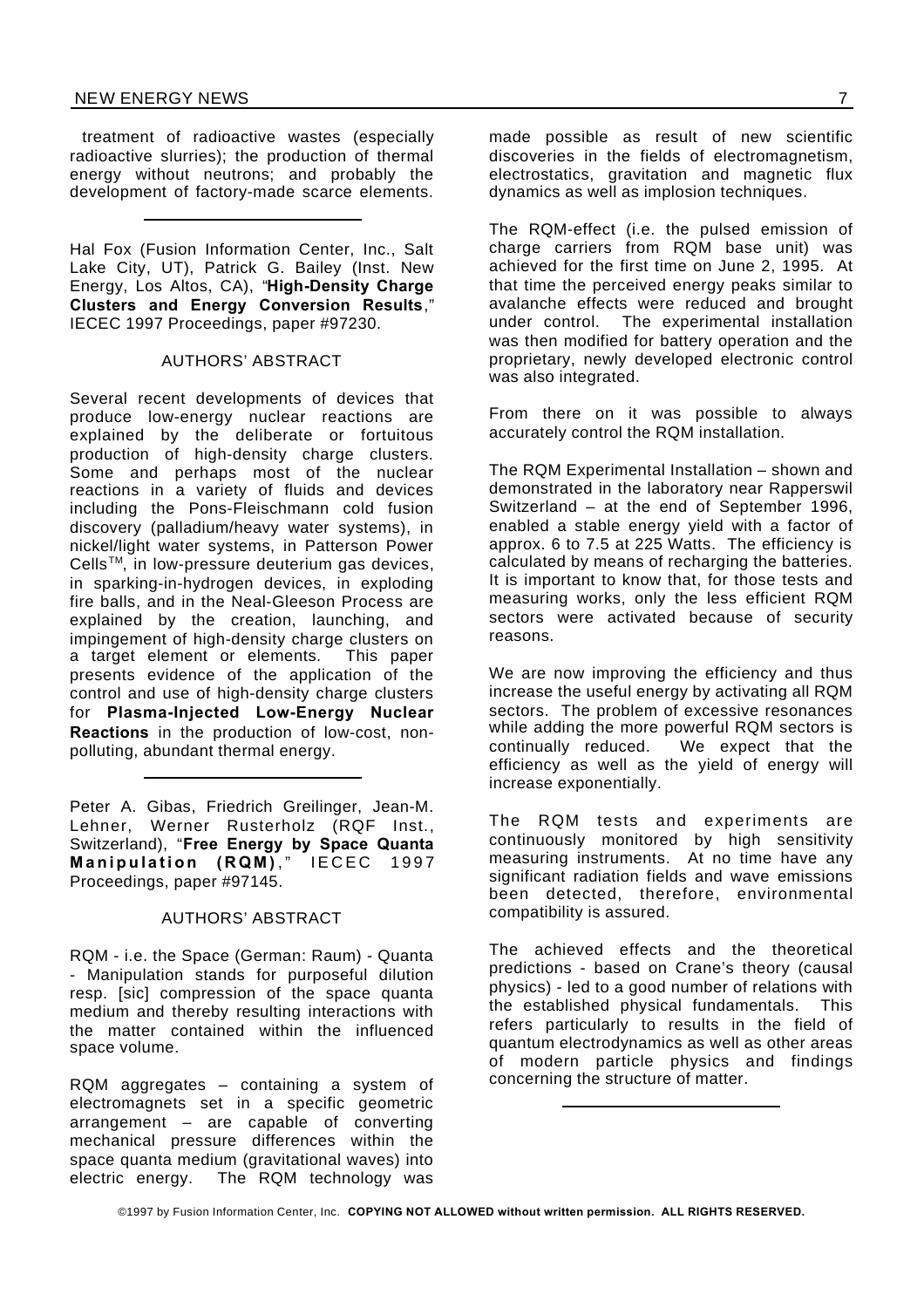Michael G. Gilman (Lowe, Price, LeBlanc and Becker, Alexandria, VI), "**Licensing Patents and Technology by the Developer of the Technology**," IECEC 1997 Proceedings, paper #97190.

### AUTHOR'S ABSTRACT

A patent and technology license is a complicated document requiring careful consideration by everyone involved. It especially requires a substantial input from the technologist-licensor. While Intellectual Property attorneys should always be employed to draft proper license agreements, their work product is only as good as the input that they receive from the person they represent, the technologist-licensor or the buyer-licensee.

Several areas of a license agreement should have great input from the technologist-licensor, such as: the technological field or fields of the license; the scope of the license; the exclusivity of the license and reversionary interests, if any; whether the license is limited to patent(s) or if it also includes know-how (technology); grant backs of further developments by the licensee in the field of the license; up front payments, running royalties and other forms of remuneration; right of first refusal for later developed technology and/or patents of the licensor; indemnification by the licensor in the event that the licensee is charged with infringement of other patents by practicing within the field of the license; and the licensor's obligations, if any, to enforce the licensed patents against infringing competition.

While the perspectives of the licensee and the licensor are clearly different, the same problems are addressed by both and the final agreement that is hammered out is the result of a meeting of the minds on all of these basic issues.

James J. Hurtak (AFFS Corp., Los Gatos, CA), Patrick G. Bailey (Inst. New Energy, Los Altos, CA), "**Cold Fusion Research: Models and Potential Benefits**," IECEC 1997 Proceedings, paper #97163.

### AUTHORS' ABSTRACT

Observations have been made of deuterondeuteron fusion at room temperature during low-voltage electrolytic infusion of deuterons into metallic titanium or palladium electrodes.

Neutrons with an energy of approximately 2.45 MeV have been clearly detected with a sensitive neutron spectrometer at a rate of 2 x  $10^{-3}$  n/s which cannot be accounted for by ambient-neutron background variations. The reaction has been known to yield excess (or "latent") heat, where  $D + D$  yields <sup>4</sup>He and 23.8 MeV. This paper will examine the latest experimental results from several international researchers and summarize several new theories of nuclear model interactions that have been put forth to explain these intriguing results.

James J. Hurtak, Ph.D. (AFFS Corp., Los Gatos, CA), Patrick G. Bailey, Ph.D. (Inst. New Energy, Los Altos, CA), "**RQM Technologies: Summary and Status.**" IECEC 1997 Proceedings, paper #97175.

### AUTHORS' ABSTRACT

An overview and critique is given of a new energy generation technology of Raum-Quantum-Manipulator (RQM, here referred to as Space Quanta Manipulation) currently under development by the Swiss Corporation Raum Quantem Motoren AG (RQM AG). RQM AG is testing several prototypes of a clean, noiseless,  $CO<sub>2</sub>$ -free motor-generator as the beginning stage towards confirming the existence of Space Quanta Manipulation (RQM). On September 25, 1996, the RQM Experimental Installation was shown to demonstrate in their laboratory at Neuhaus, Switzerland, for the first time a stable energy output factor greater than 100% at 225 Watts.

Ben Iverson (ITAM, Tigard, OR), "**Foundations of Science, (Quantum Arithmetic)**," IECEC 1997 Proceedings, paper #97096.

### AUTHOR'S ABSTRACT

Fibonacci, back in the foundations of our contemporary mathematics, was wrong, superficial, and incomplete. Euclid's Geometry gave us the proper terms 1500 years before that. The number groups, taken as Euclid stated, can represent a single frequency of energy. Using musical frequencies, we are able to check the integrated operation of various frequency combinations. Historically this has always been known as "Sacred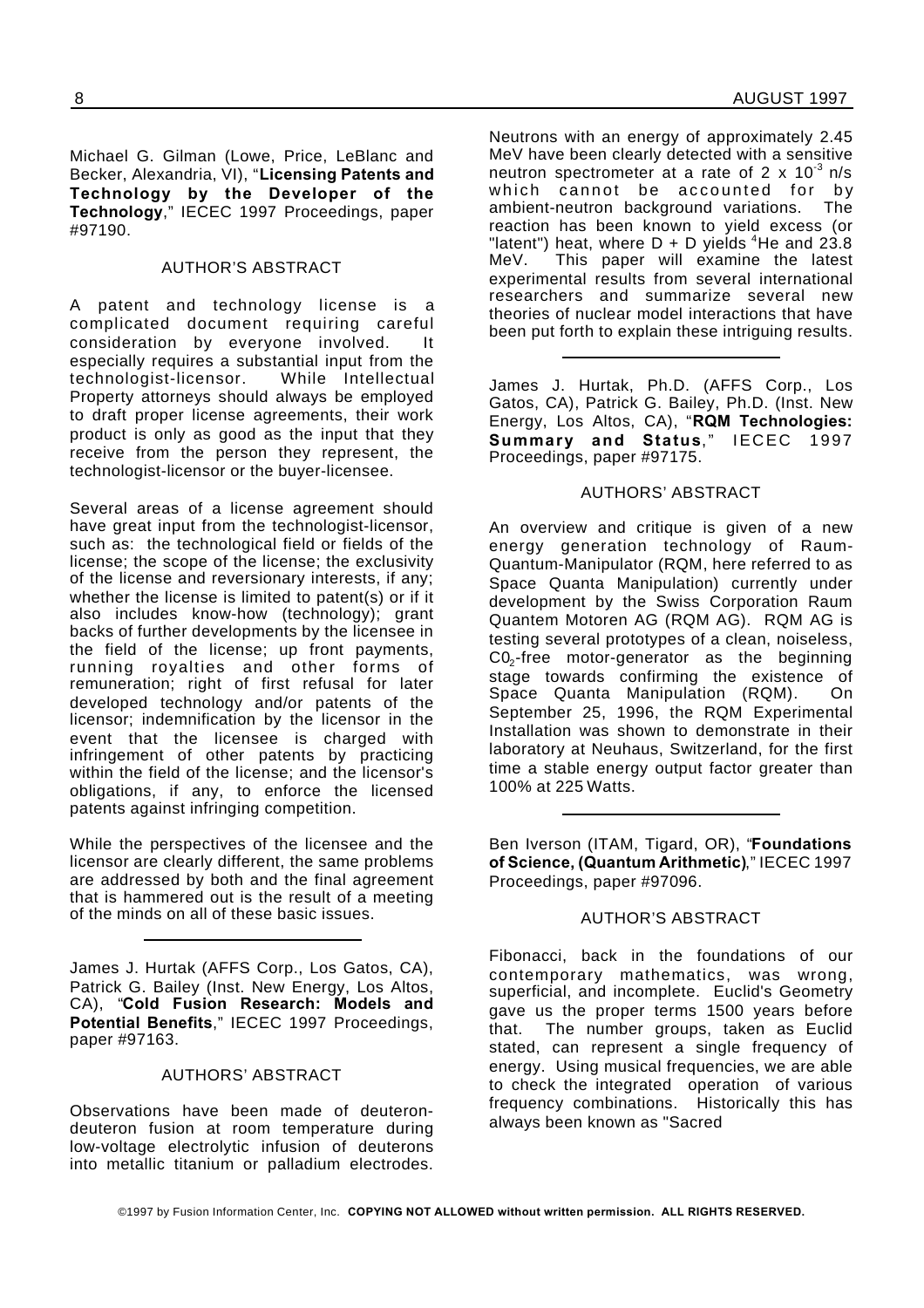Geometry", but there is nothing sacred about it. It is absolutely non-religious, but it is Divine. Presently it is known as the "Grand Unified Field". In my work it is called "Quantum Arithmetic". The search for new energy is useless and always will be non-productive, without the truth and Law of Sacred Geometry.

Melvin H. Miles, Kendall B. Johnson (Chem. & Materials Branch, R. & Technol. Group Naval Air Warfare Center, Weapons Div., China Lake, CA), M. Ashraf Imam (Physical Metallurgy Branch, Materials Sci. & Technol. Div., Naval Research Lab., Washington, DC), "**Anomalous Heat and Helium Production Using Palladium-Boron Alloys in Heavy Water**," IECEC 1997 Proceedings, paper #97538.

### AUTHORS' ABSTRACT

Reproducibility continues to be the major problem in the controversial cold fusion area. The best reproducibility for excess power was obtained using palladium-boron (Pd-B) alloy materials supplied by the Naval Research Laboratory (NRL), Washington, DC. Seven out of eight Pd-B cathodes produced excess power using  $D_2O$ -LiOD solutions. The collection and analysis of the electrolysis gases from one PdB experiment places the helium-4 production rate at 1.0 x  $10^{11}$  <sup>4</sup>He/s•W. This is the correct magnitude for typical deuteron fusion reactions that yield helium-4 as a product. Results of selected papers from the Sixth International Conference on Cold Fusion held October 13-18, 1996 in Hokkaido, Japan are summarized.

T. Mizuno, T. Akimoto, K. Kurokawa, M. Kitaichi, K. Inoda, K. Azumi, S. Simokawa (Dept. Nucl. Engr., Faculty of Engr., Hokkaido Univ., Sapporo, Japan), T. Ohmori (Catalysis Res. Center, Hokkaido Univ., Sapporo, Japan), M. Enyo (Hakodate Natl. Coll. Technol., Hakodate, Japan), "**Changes in Isotopic Distribution of the Elements on Palladium Cathode after Electrolyzed in D2O Solution**," IECEC 1997 Proceedings, paper #97198.

### AUTHORS' ABSTRACT

Many elements on Pd electrodes were confirmed by several analytic methods; reaction products with the

mass number up to 208 are deposited on palladium cathodes which were subjected to electrolysis in a heavy water solution at high pressure, temperature, and current density for prolonged time. These masses were composed of many elements ranging from hydrogen to lead. Extraordinary observations were the changes of their isotopic distributions in the produced elements; these were radically different from the natural ones. For example, natural chromium is 4.3% Cr50, 84% Cr52, 9.5% Cr53 and 2.4% Cr54. But the chromium found on the Pd surface was 14% Cr50, 51% Cr52, 2.4% Cr 53 and 11% Cr54. Natural Isotopic distribution varies by less than 0.003% for Cr.

Essentially the same phenomenon was confirmed eight times with high reproducibility at high cathodic current density, above 0.2 A/cm<sup>1</sup>. All the possibilities of contamination had been carefully eliminated by several pretreatments for the sample and electrolysis system. It means that a nuclear reaction had taken place during the electrochemical treatment. It is indicating the role of new interactions discovered in the framework of a generalization of the usual quantum mechanics. Evidently such new interactions, due to the mutual overlap of wavepackets, should explain the new phenomenologies that are experimentally observed in this study.

T. Ohmori (Catalysis Res. Center, Hokkaido Univ., Sapporo, Japan), T. Mizuno (Fac. Engr., Hokkaido Univ., Sapporo, Japan), M. Enyo (Hakodate Natl. Coll. Technol., Hakodate, Japan), "**Nuclear Transmutation Induced by Light Water Electrolysis with Gold Electrode**," IECEC 1997 Proceedings, paper #97373.

### AUTHORS' ABSTRACT

Steady excess energy evolution ranging from 0.2 to 1 W, was observed during the electrolysis in neutral and alkaline solutions. At the same time, various unexpected elements, *eg.* Hg, Os, Kr, Ni, Fe, Si, Mg, etc, were found to be produced in the electrodes after the electrolysis. The amounts of Fe reached some 10  $\mu$ g after the electrolysis for 20-30 days. The isotopic distributions of above elements were evidently deviated from their natural isotopic abundance. For example, in some cases, the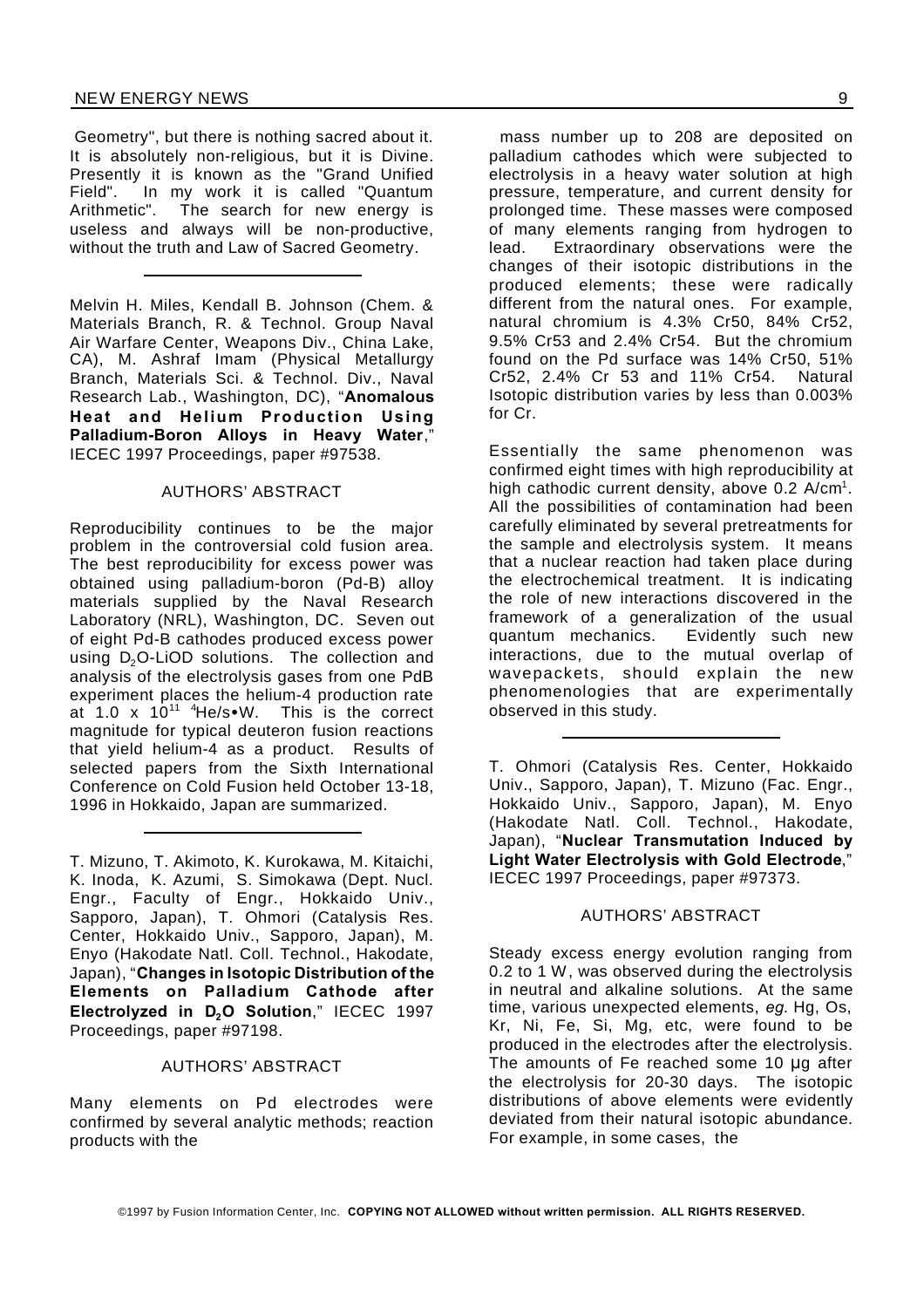isotopic content of <sup>57</sup>Fe reached above 50 %, exceeding 20 times its natural isotopic abundance.

In addition, some 100 µg of free porous precipitates were obtained when electrolyzed at a current density of  $\Rightarrow$  0.2 A/cm<sup>2</sup>. The major component was Au, however, several percents of Hg, Os, Fe, Si and Mg were contained.

The appearance of the electrode surface after the electrolysis was very anomalous on which a lot of volcano-like micro craters were found. The structure of the outside wall of the craters was porous, very like the structure of the precipitates. In the inside wall, there lay layers of fine hexagonal crystallites suggesting Au(111). This shows the occurrence of the recrystallization of the Au substrate, suggesting an extraordinarily elevated heat evolution. These craters were distributed along the scraped edge of the electrode material artificially made on the rim of the micro holes and cracks, from which it is deduced that lattice defects concentrated on the edge or grain boundary of the electrode material would serve to induce the nuclear transmutation reaction.

David E. Reisner, T. Danny Xiao, Peter R. Strutt (US Nanocorp, Inc., North Haven, CT), Alvin J. Salkind (UMDNJ- Robert Wood Johnson Medical School, Bioengr. Div./Surgery Dept., Piscataway, NJ), "**Nanostructured Materials for Energy Storage and Energy Conversion Devices**," IECEC 1997 Proceedings, paper #97501.

### AUTHORS' ABSTRACT

US Nanocorp, Inc. (USN) has developed an aqueous solution reaction (ASR) technique scalable for high volume production of nanostructured materials (*n*-materials) for a wide range of applications. By definition, nanophase materials have at least one physical dimension less than 10 nanometers (nm) in length, an attribute which imparts exceptional properties to them because the particle dimensions are close to atomic dimensions and there are a very high fraction of atoms residing at nanocrystalline grain boundaries. The high surface area of these materials has significant implications with respect to energy storage devices with electrochemical active sites (batteries, ultra capacitors) and energy conversion devices depending on catalytic sites

or defect structure (*e.g.*, fuel cells and thermoelectric devices).

Potential application areas in both energy conversion and energy storage are discussed. Morphological studies of manganese dioxide have revealed the existence of both nanoporosity and mesoporosity within unusual superstructures comprised of nanorod building blocks. Nanophase nickel hydroxide has also been synthesized. Preliminary electrochemical studies are reported.

Mitchell R. Swartz (JET Energy Technology, Inc., Wellesley Hills, MA), "**Biphasic Behavior in Thermal Electrolytic Generators Using Nickel Cathodes**," IECEC 1997 Proceedings, paper #97009.

### AUTHOR'S ABSTRACT

Thermal spectroscopy, with attention to background noise, enables accurate determination of sample activity and has revealed a biphasic behavior to the generated excess heat. Nickel cathodes (using ohmic thermal and other metallic cathodic controls) were examined versus either platinum or gold anodes in light water systems. The peak power amplification  $\left[\prod_{\text{OUT}}\prod_{\text{IN}}=\prod_{\text{NI}}\right]$  was in the range of  $\sim$ 2.27 (+/-1.02). Peak power outputs have been in excess of 2 watts, with power densities (nickel) of more than  $\sim$ 7 (+/-4.3) watts/cm<sup>3</sup>. There may be several reasons for the biphasic effect. The origin of the site of the heat shifts at different locations within the  $\pi$ -notch.

Stanislaw J. Szpak, Pamela A. Mosier-Boss (NCCOSC RDT&E Div., San Diego, CA), "**Thermal and Nuclear Events Associated with Pd + D Codeposition**," IECEC 1997 Proceedings, paper #97120. AUTHORS' ABSTRACT

An alternate method for the initiation of thermal and nuclear events by electrochemical means is to employ electrodes prepared by the codeposition process. This process assures the formation of non-equilibrium electrode structures that promote localized potential, concentration, *etc.* gradients. Evidence for excess enthalpy, arising from randomly distributed discrete heat sources, is presented. Their nuclear origin is supported by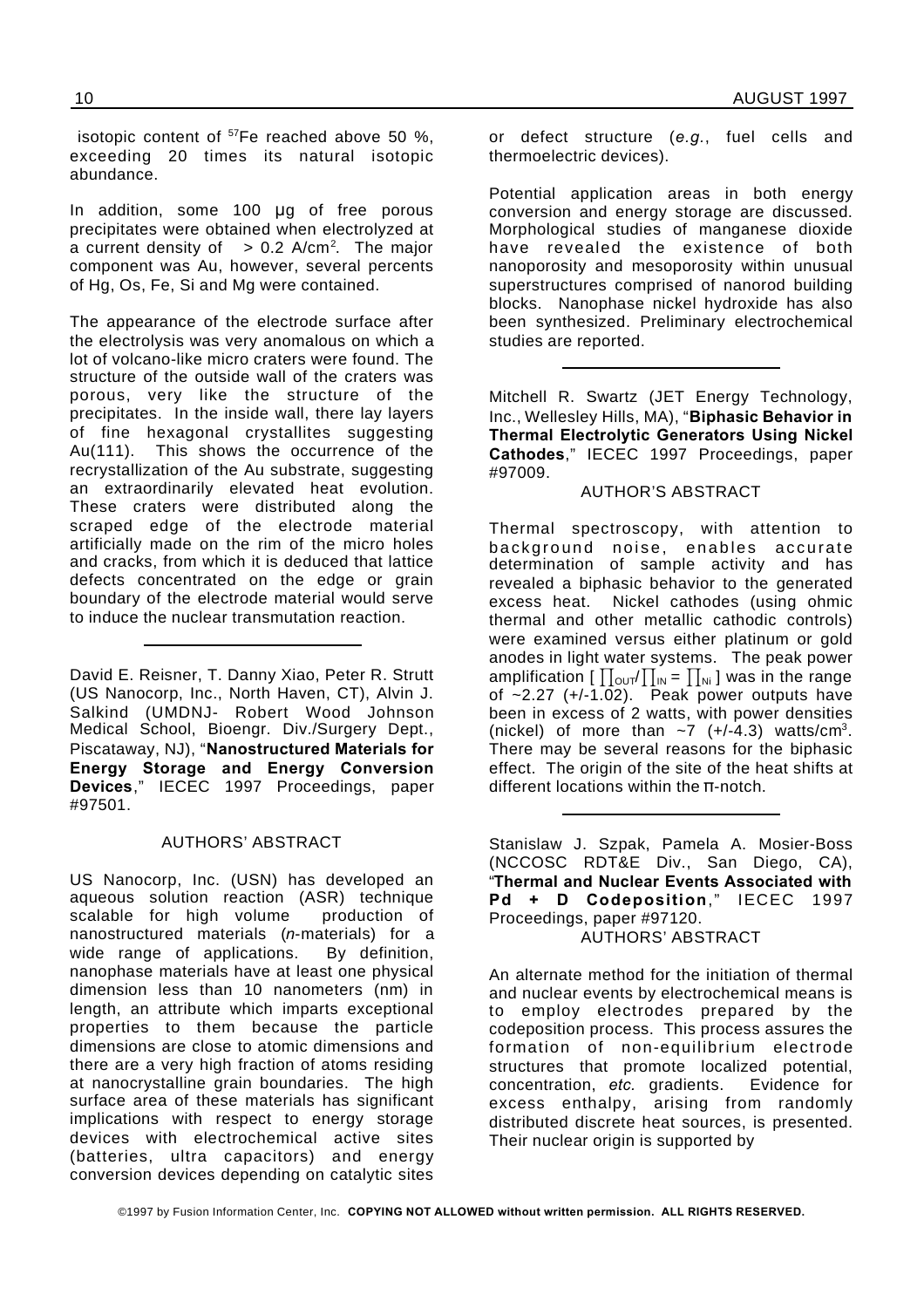### NEW ENERGY NEWS 11

X-ray emission and tritium production. Emphasis is on experimental designs. We should like to suggest that *theory guides experiment decides* is a preferable approach in this area of research.

Floyd A. Wyczalek (FW Lilly Inc., Bloomfield Hills, MI), "**Einstein's Special Relativity - Kinematical Part 1, Einstein for Philistines**," IECEC 1997 Proceedings, paper #97544.

### AUTHOR'S ABSTRACT

I was motivated to read Albert Einstein's Special Theory of Relativity after viewing the NOVA presentation "Einstein Revealed." This presentation included several concepts such as: the *dilation of time,* the *contraction of space,* as functions of velocity; and the mass of sunlight radiation striking the Earth surface. As examples, clocks run slower at the equator than clocks located at the Earth poles, an object traveling at 90% the speed of light contracts to 44% of its length as viewed by an observer at rest and at a right angle to the direction of motion of the object; and, about 4.5 pounds of sunlight per second impact Earth, energy mass equivalent *Einstein's E = mc<sup>2</sup>* .

Prior to the NOVA presentation. I was only superficially aware of these concepts, but afterward resolved to obtain a copy of Einstein's 1905 paper published in the *Annafen der Physik 1905.* At my local public library, a synchronous event occurred in that the first book I selected from the many biographies on Einstein stored on the shelf was *Authur I. Miller's 1981 "Albert Einstein's Special Theory of Relativity"* and an appendix of Miller's translation German to English of Einstein's 1905 pamphlet of 24 pages.

Prior to reading Dr. Millers translation, I had assumed that Einstein's mathematics would be beyond my capability. Consequently, I was pleasantly surprised to realize that Einstein's paper presented the development of special relativity in very lucid and comprehensible terms.

The scope of the following summary of the bottom-line message, today's so-called *news sound-byte,* of *Einstein's Special Relativity* is limited to the *Kinematical part 1* which deals with the *dilatation of time* or slowing down of moving clocks and the *contraction of length* of objects

moving-in-space, relative to an observer at a resting reference point.

Lastly, Einstein's relativity is applied to illustrate current energy conversion engineering applications.

Floyd A. Wyczalek (FW Lilly Inc., Bloomfield Hills, MI), "**Einstein's Special and General Relativity Energy Conversion Engineering Applications**," IECEC 1997 Proceedings, paper #97552.

### AUTHOR'S ABSTRACT

The mathematical concepts defined in Einstein's special and general relativity in 1905 and the years which followed, are routinely applied to many energy conversion engineering applications which are common today. Because of routine familiarity we have lost sight of the origin of the mathematical concepts. The mission of this paper is to review several applications and relate the mathematical concepts directly to Einstein's original 1905 and later papers. However, the scope of the following summary has been limited to highlighting the bottom-line equations involved in specific engineering applications.

## **Fusion Briefings**

### **SONOLUMINESCENCE GOES TABLE TOP**

William C. Moss, Douglas B. Clarke, John W. White, David A. Young, "Sonoluminescence and the Prospects for Table-Top Micro-Thermonuclear Fusion," Phys. Let A, vol 211 (1996), pp 69-74, 18 refs, 3 figs.

### AUTHORS' ABSTRACT

Hydrodynamic simulations of a collapsing bubble show that pure  $D<sub>2</sub>$  cannot exhibit picosecond sonoluminescence, because of its large sound speed. The addition of  $D_2O$  vapor lowers the sound speed and produces calculated results consistent with experiments. A pressure spike added to the periodic driving amplitude creates temperatures that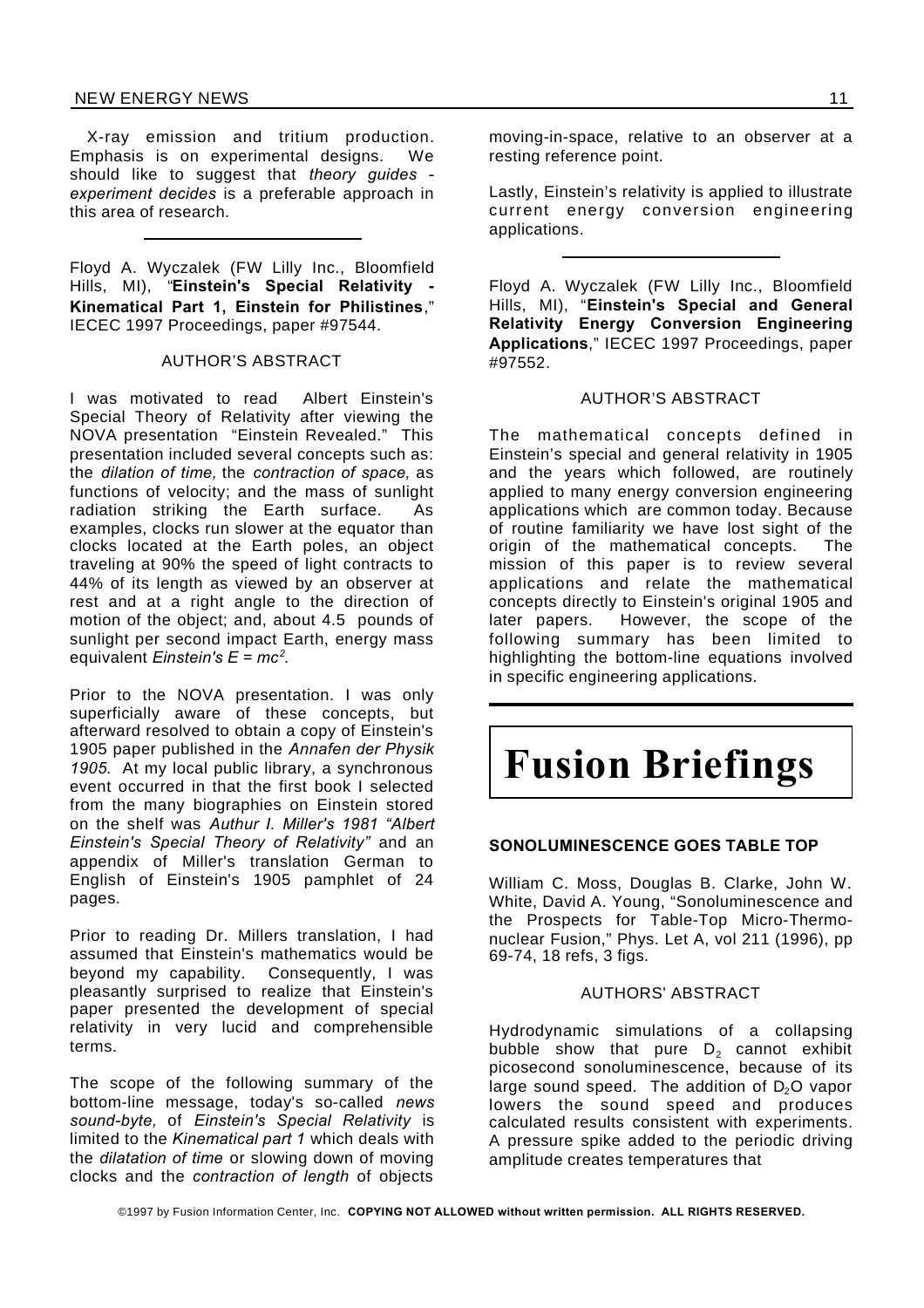may be sufficient to generate a very small number of thermonuclear D-D fusion reactions in the bubble.

*Electric Vehicles*

### **ZINC-AIR BATTERIES IN LAS VEGAS**

Ken McCall (columnist), "LV perfect vehicle for unveiling new electric battery," Las Vegas Sun, Friday, 18 July 1997, p 3A.

### STAFF SUMMARY

Last year, General Motor's released its \$40,000 EV1, but it looks like a poor pick in the race for a commercially viable electric vehicle. Its range is only about 60 miles on a charge. In Las Vegas, however, the potential to change the world is a pretty reasonable bet, now that Electric Fuel Corp. and its zinc-air battery are appearing on the scene.

Working with the Center for Sustainable Technology, Electric Fuel is introducing a battery with a range 3 to 4 times that of comparably sized lead-acid batteries – about 300 miles – which is also significantly higher than the nickel-metal hydride and lithium-ion batteries. And there's no recharging, just swapping the old battery for a fresh one. Then the old battery is recycled by a chemical treatment, and its ready for another run.

The battery is made up of zinc coated plastic strips, hung in a box. The movement of air across the zinc coating liberates electrons, making electricity. As the zinc becomes coated with zinc oxide crystals, it must be replaced. The replacement operation takes about 10 minutes for large vehicles. Almost all the materials used in the system can be reused, including the chemicals for treatment, according to Ken Partain, President of the Center for Sustainable Technology.

The cost analysis shows that total ownership costs of the zinc-air batteries are about 25 percent higher than the old lead-acid batteries – 12 cents a mile, as compared with 9 cents for lead-acid batteries. Unfortunately, personal vehicles will not be available for quite some time, because they will require a national network of battery swapping stations and recycling facilities.

A number of demonstration projects have been started in Europe by Electric Fuel. The German Postal Services is planning to convert 25,000 mail delivery vehicles to zinc-air batteries, in an agreement with Electric Fuel. The Las Vegas demonstration program will be the first in this country. The beginning program will be with fleet vehicles, such as delivery vans or buses, which are a major pollution factor. These programs should start conversions in October 1997. With 31 million people visiting Las Vegas from all over the world each year, where could be a better showcase for the new technology?

## **Miscellaneous**

### **SMELLS LIKE A LITTLE TECHNOLOGY**

Bill Sanders, "Follow Your Nose – or Trust the World's Tiniest Machine," Taipan, July 1997, p 13.

#### STAFF SUMMARY

Whether it is in Forensics, Contamination Analysis, or Viral Pathology, here is a new technology to make lots of people pay attention. Nanomachines have been the stuff of sciencefiction for years. Now, the first one is here, a micro-machine based on a tiny switch, measuring 1.5 billionths of a meter – 0.0015 microns.

This first nanomachine is called a "biosensor," it searches through samples to single out one or more specified substances, whatever it has been programmed to find. Its designers report it can recognize drugs, hormones, viruses, bacteria, pesticides and pollutants. It can also identify gene sequences, they say, just the thing for an overworked Forensics lab.

Project leader Dr. Bruce Cornell of the Cooperative Research Center for Molecular Engineering &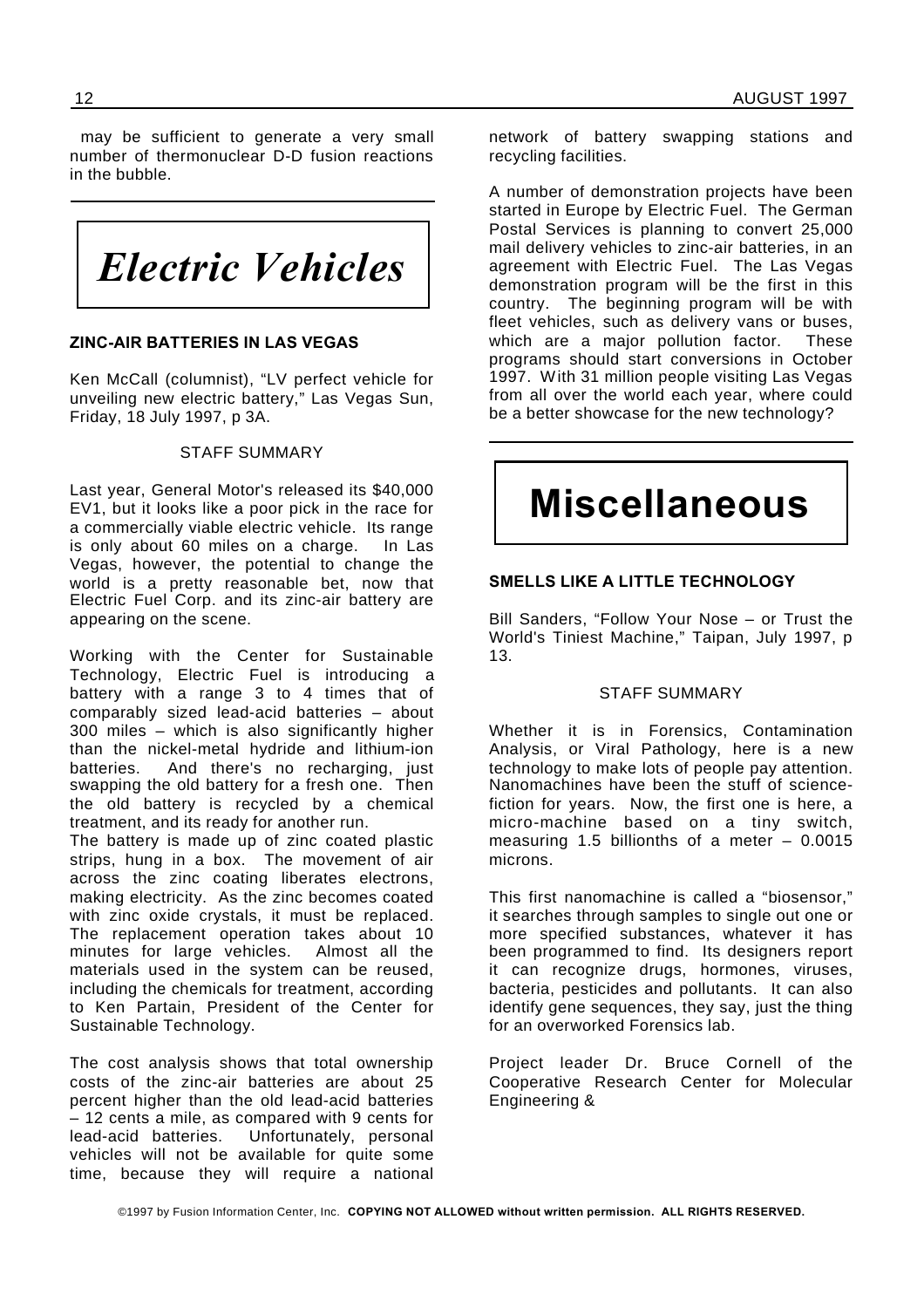### NEW ENERGY NEWS 13

Technology, in Australia, says it could detect the traces of a single sugar cube tossed into Sydney harbor. The tiny device works as an ion channel, a biological function harnessed to a machine. Because this new system mimics biological processes instead of relying only on human input via software, it is likely to blow the closest rival completely away, or so its designers believe. It is said to be faster than any traditional lab method, highly versatile, and works in either active or passive mode (hunting things down, or waiting for them to pass by it).

The prospects for commercial production expected by the Australian company is mid-1999, but they hope to have a big market for their little machines. For more information about this nanomachine and others, see the Web pages for The Foresight Institute at: http://www.foresight.org/ or

**Nanothinc** at http://www.nanothinc.com.

## Articles

### **IS THE VACUUM POLARIZED?**

Wingate A. Lambertson, Ph.D. June 18 1997

Hal Fox, in his editorial on "Polarizing the Vacuum," invited model ideas (*N.E.N.*, May 1997). An alternative view of the vacuum continuum is proposed below in response to his invitation.

The use of the term "virtual" by Fox is where I have a problem. Virtual means imaginary and is a mathematical term. I have to deal with real effects in my research. The collection of energy from the vacuum has to produce useful and measurable energy.



Polarization of a magnetic field in a ferromagnetic material by an electromagnetic force is an excellent basis for developing an understanding of what is real and what is imaginary. Notice that it is a material which is polarized. Belief that the vacuum is also polarized is an assumption which is unnecessary. The alignment of the magnetic domains and electron spins are a result of a directional force which is the magnetic field that passes through the vacuum.

Fig. 1 shows a magnetic field detector between two ferrite magnetic plates with their north poles facing each other. The top plate is floating in air and could float there for thousands of years. It takes a large force to push the two magnets together and they will spring apart when that force is released. The detector is horizontal and shows the field direction. It is the force of the zero-point energy photons on the probe which establishes its direction. These photons are real - they are not virtual and they are not imaginary. When I held the probe handle and tried to find the neutral position, I could feel the force and it was real.

We think of the vacuum continuum as a sea of energy. It is not necessary that it be polarized in order to make more energy available. We cannot know what is going on in the vacuum between the two ferrite magnets and we do not need to know. We have to deal with what is happening in the material world and not in the vacuum continuum. The Casimir force is measured between opposing material hemispheres and not in the vacuum. It is an effect which is measured - the effect of real photons on the two sides.

If it is helpful to use imaginary constructs to develop understanding, then we need to do so. I, personally, have always found the use of "virtual" in energy papers to be confusing and think of it as a way of avoiding reality. I would like to see Fox require the use of the word "imaginary" in all virtual papers.

[Hal Fox cited the accepted language used to explain vacuum polarization. Fox has just as much trouble with "virtual" as Dr. Lambertson.  $-$  Ed.]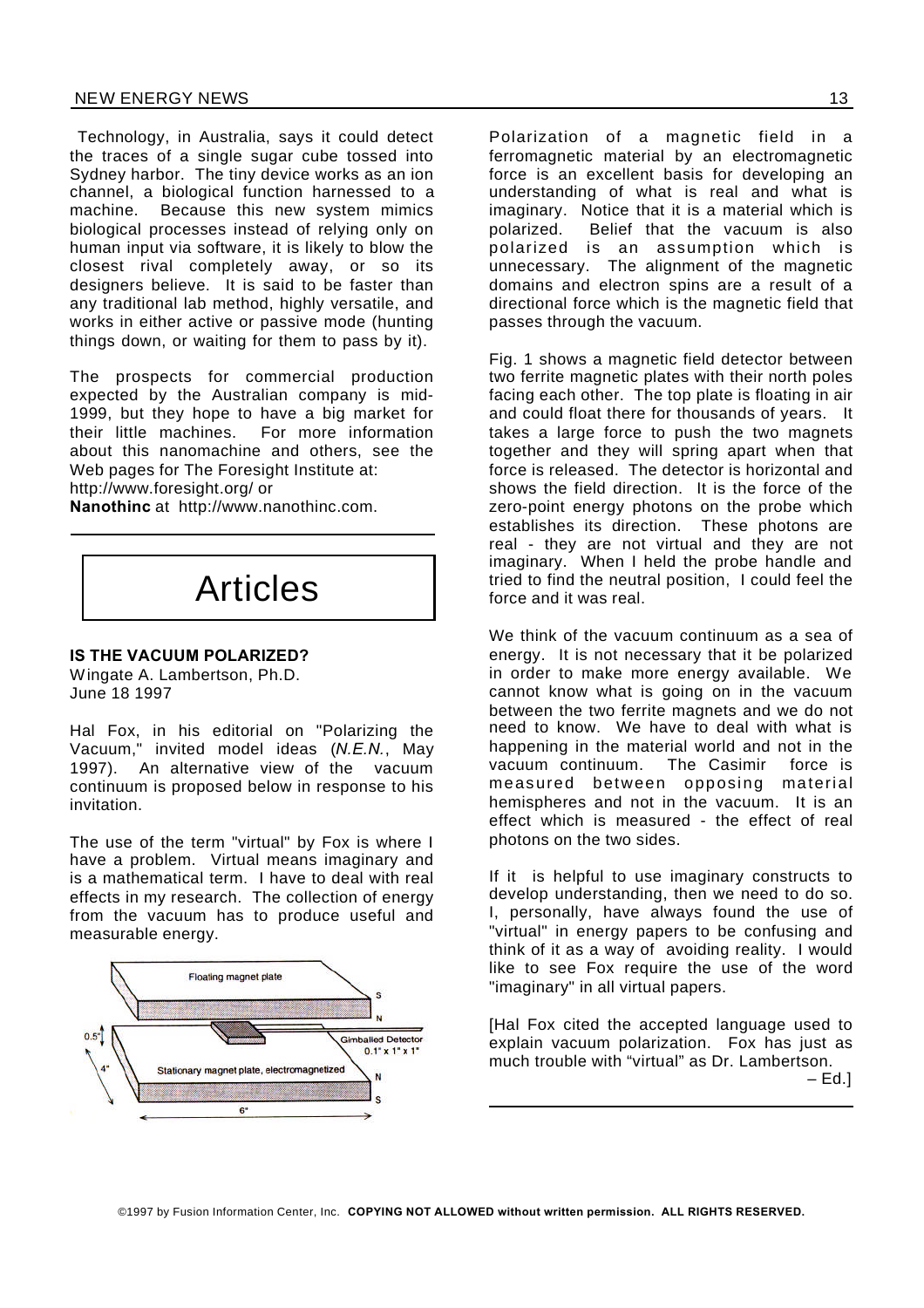### **SPINNING RING MODEL OF FUNDAMENTAL SUBATOMIC PARTICLES** by Vincent Coon

It is usually conceded by physicists that modeling fundamental charged particles, such as protons and electrons, as points of charge, is at best a convention and at worst an outright prevarication. Nevertheless, much of classical electrodynamics and modern quantum physics relies on point charge approximations even though such models, if pushed to the extreme, yield unrealistic and contradictory results.

David Bergman [1] has shown that if the electron is modeled as a spinning ring of charge, that such a model can account for the otherwise anomalous magnetic moment of the electron. Orthodoxy would have us believe that the magnitude of the electron's magnetic moment cannot be explained classically, hence the abstract and utterly nonclassical quantity called "spin." Spin is not to be understood in terms of something actually revolving or circulating in space, though it has a great deal to do with real angular momentum. Bergman, on the other hand, has shown that classical electrodynamics accounts for the electron's magnetic moment, that is, if you assume that the electron can be modeled as pure charge, uniformly distributed over a toroidal surface. If the toroid or ring of charge is made to rotate with a speed approaching the speed of light, the electrical force tending to cause the charge ring to fly apart can be nearly matched by a magnetic pinch force which tends to hold the charged ring together.

This author knows of no other classical particle theory which attempts to explain how charge can be localized and maintained in a finite structure consistent with subatomic particles. Bergman has not only given an impressive explanation for the electron's magnetic moment, but Bergman and Lucas [2] have also succeeded in defining Planck's constant in terms of other fundamental constants, related to their classical charge ring model. They have extended their model, with seemingly great success into the subjects of discrete radiation and atomic and nuclear structure [2,3]. Bergman's and Lucas's departures from accepted scientific doctrine are attractive for the simple fact that they are so much easier to comprehend.

Perhaps one of their most heretical, albeit reasonable, proposals is that electrons do not orbit the nuclei of atoms but are maintained at more or less set distances from atomic nuclei by electric and magnetic forces in equilibrium. The spinning of the charge rings (electrons and protons) themselves will not cause radiation to occur because of the symmetry and uniformity of the charge distribution of each ring. Thus electrons do not radiate and spiral into nuclei for the simple fact that electrons do not orbit nuclei.

Another reasonable heresy that comes out of extending the charge ring model to the nucleus is the idea that electrons actually exist inside of, and play an important role in composing the nucleus. What we call neutrons are believed by Bergman [3] and Lucas to be special arrangements of electrons and protons. Socalled nuclear forces are understood to be electromagnetic forces, the same as between the nuclei of atoms and the outer electrons; the difference being that the nucleus is a much more consolidated electromagnetic ring system. Bergman and Lucas's illustrations of atoms and nuclei are reminiscent of Ezekiel's vision of wheels within wheels. The simplicity and cogency of their unusual model causes one to wonder if it might not be a stroke of inspiration.

References :

[1] Bergman, D. L., and Wesley, J. P., "Spinning Charged Ring Model Of Electron Yielding Anomalous Magnetic Moment," *Galilean Electrodynamics*, vol 1, no 5, pp 63-67 (Sept/Oct 1990). [2] Lucas, Joseph, "A Physical Model for Atoms

and Nuclei," *Galilean Electrodynamics*, vol 7, no 1, p 9 (Jan/Feb 1996).

[3] Bergman, D. L., "Physical Models for Elementary Particles, Atoms and Nuclei," *Electric Spacecraft*, issue 21, p 20 (published 9 June 1997).

**SPACE ENERGY RECEIVERS** – Power from the Wheelwork of Nature. Space energy receivers are defined as devices which apparently collect electrical energy from the surrounding space without applied force, by some process other than chemical or mechanical action. This booklet describes eight inventors and their devices, covering the years 1901 to 1945. Send \$8.50 (postpaid) for US and Canada; \$10.00 for overseas, to: Simplified Tech. Service, P.O. Box 2140A, Champaign, IL, USA 61825.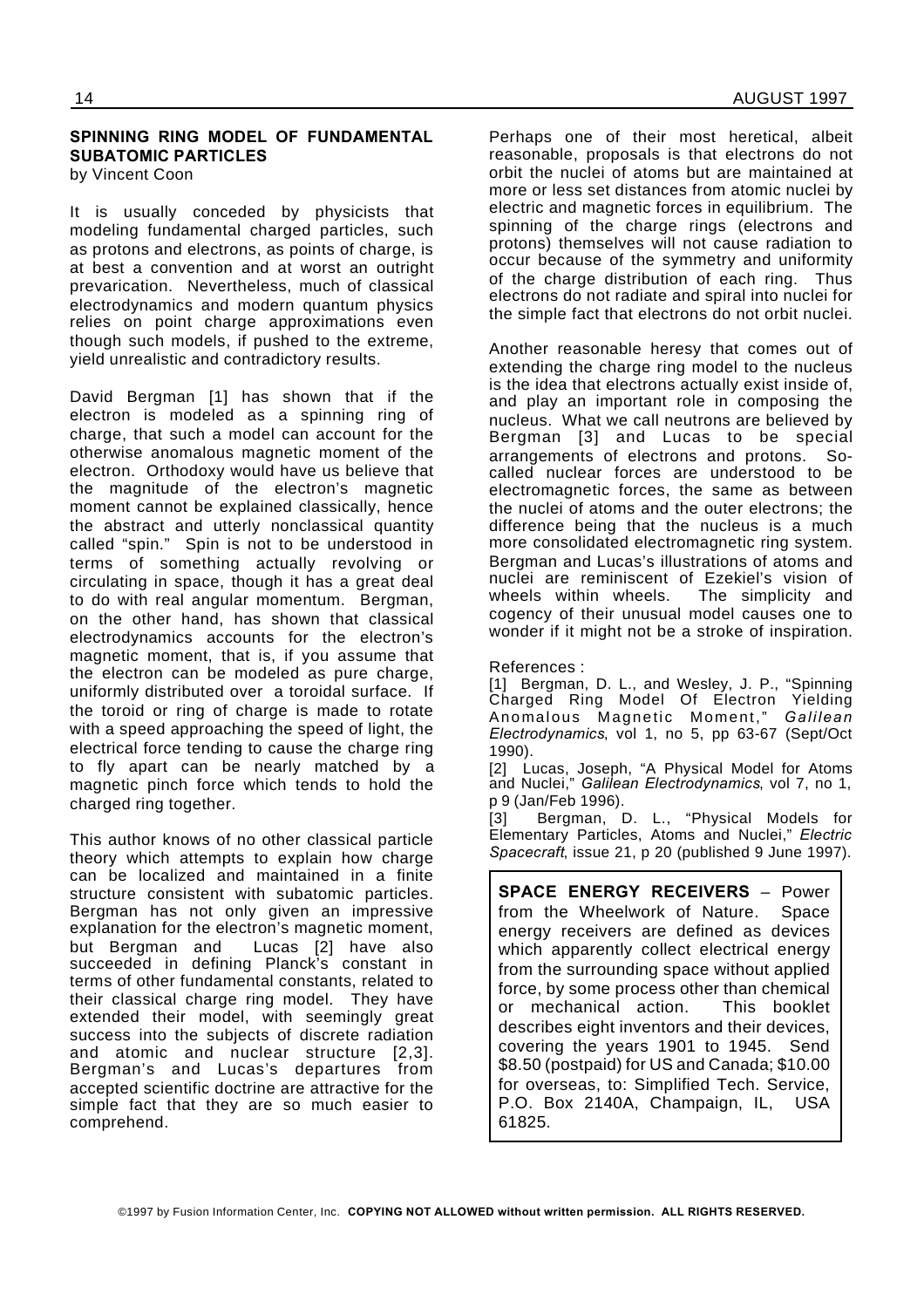### **INE WEBSITE UPDATED - INE DATABASE ADDED**

The Institute for New Energy Web Site has been updated: Thu, 24 Jul 1997

< http://www.padrak.com/ine/ >

Most New Data Files are at: < http://www.padrak.com/ine/index.shtml

#INE\_RECENT >

All the revisions are in the file: < http://www.padrak.com/ine/REVISIONS.html>

### Additions, Expansions, or Revisions

July 23, 1997 NEW!

- The INE Database of Devices, Inventors, and Data:
- Listings of all of the Devices and Data in the Database.
- 4 New Pages with all of the devices in the database (as links) sorted by:
	- (1) Device Names,
	- (2) Inventor's Names,
	- (3) Interest Criteria, and
	- (4) Commercialization Criteria -
- With a New Page for each Device (115) with all the data.
- This is our first version. YOUR INPUT IS ENCOURAGED!
- Added: Journal of New Energy, Tables of Contents for JNE, Volume 1, Number 3, Fall 1996. JNE, Volume 1, Number 4, Winter 1996. JNE, Volume 2, Number 2, Spring 1997.
- Updated: Products Page; Authors, Subjects, and Websites Pages.
- Site Counter = 128,932

Dr. Patrick G. Bailey President, INE

## Editorial

### **WHY EXPECT NEUTRONS?** By Hal Fox

The story of cold fusion includes the hypothesis of the **dead graduate student**. Graduate students are assigned to monitor tests. If cold fusion worked as expected, then there would be lots of neutrons released and those who closely monitored the tests (most probably a graduate student) would be severely harmed by neutron radiation. Following the classical gas plasma branching ratio for deuterium plus deuterium fusion, there is about a fifty percent probability that a d+d fusion will produce neutrons. However, in the over 600 papers reporting on successful replication of the Pons-Fleischmann cold fusion (or variations and improvements), very small amounts of neutrons were observed. These experimental results **coupled with the strong belief that metal lattice fusion must be like gas-plasma fusion has lead to considerable criticism of cold fusion experiments.**

Now we are finding that there is a similar criticism of low-energy nuclear reactions, such as for the latest invention by Stan Gleeson of the Cincinnati Group. The purpose of this article is to investigate the scientific reasoning behind the perceived need for there to be neutrons emitted. Because the current Gleeson demonstrations make use of naturally radioactive thorium, consider the **natural radioactive decay process for thorium:**

Thorium Nitrate, Th $(\mathsf{NO}_3)_4$ , is used because it is **very soluble** in water. Thorium, in nature, consists of about 100%  $_{90}$ Th<sup>232</sup> which is mildly radioactive with a half life of  $1.4 \times 10^{10}$  years. The entire chain of radioactive thorium decay is:

$$
^{90} \text{Th}^{232} \rightarrow ^{88} \text{Ra}^{228} \rightarrow ^{89} \text{Ac}^{228} \rightarrow ^{90} \text{Th}^{228} \rightarrow ^{88} \text{Ra}^{224} \rightarrow ^{88} \text{Ra}^{224} \rightarrow ^{88} \text{Ra}^{224} \rightarrow ^{84} \text{Po}^{216} \rightarrow ^{82} \text{Po}^{212} \rightarrow ^{83} \text{Bi}^{212} \rightarrow ^{84} \text{Po}^{212} \rightarrow ^{84} \text{Po}^{212}
$$

If the thorium nitrate were absolutely 100% pure and freshly constituted, one could assume that there would be no daughter products that had time

©1997 by Fusion Information Center, Inc. **COPYING NOT ALLOWED without written permission. ALL RIGHTS RESERVED.**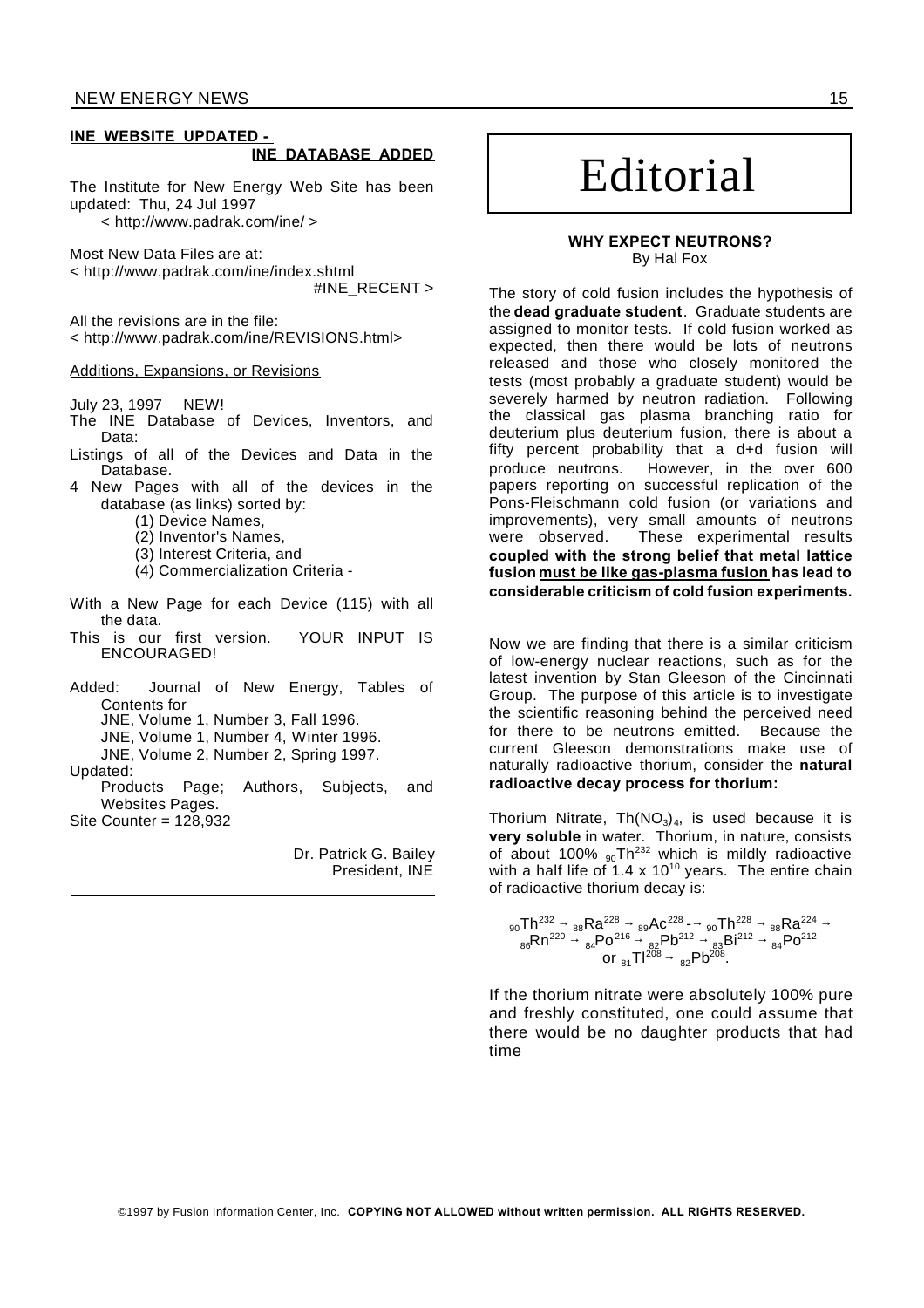| Element                                                                                                                                                                                       | Half-Life                                                                                                                                                                                  | $\alpha$ (MeV)                                                                           | <b>B</b> (MeV)                                                                                                         | $Y$ (KeV)                                                                                           |
|-----------------------------------------------------------------------------------------------------------------------------------------------------------------------------------------------|--------------------------------------------------------------------------------------------------------------------------------------------------------------------------------------------|------------------------------------------------------------------------------------------|------------------------------------------------------------------------------------------------------------------------|-----------------------------------------------------------------------------------------------------|
| Thorium-232<br>Radium-228<br>Actinium-228<br>Thorium- $228$<br>Radium-224<br>Radon-220<br>Polonium-216<br>$Lead-212$<br>Bismuth-212<br>Polonium-212<br>Thallium-208<br>$Lead-208$<br>SOURCES: | $1.4 \times 10^{10}$ y<br>$5.76$ y<br>6.15 <sub>h</sub><br>$1.91$ y<br>3.66d<br>55.6 s<br>0.145 s<br>10.6 <sub>h</sub><br>60.6 m<br>298 ns<br>$3.05$ m<br>stable<br>Lapp et al., and Hunt. | 4.01, 3.95<br>5.42, 5.34<br>5.69, 5.45<br>6.29<br>6.78<br>$- -$<br>6.05<br>8.78<br>$- -$ | 0.039, 0.015<br>1.2, 2.1<br>$- -$<br>$- -$<br>$- -$<br>$- -$<br>0.331, 0.569<br>2.25<br>1.8, 1.28, 1.52 2615, 583, 511 | 59(w)<br>14(w)<br>911, 969, 338<br>84, 216, 132, 166<br>240<br>550<br>805(w)<br>239, 300<br>40, 727 |
|                                                                                                                                                                                               |                                                                                                                                                                                            |                                                                                          |                                                                                                                        |                                                                                                     |

**TABLE I. THORIUM DECAY DAUGHTER PRODUCTS**

to accumulate. However, the radioactive decay products are continuously produced by the **radioactive decay** of thorium. The amount of each daughter product in a prepared sample is a function of previous purity of the thorium and the shelf life of the product. Table 1. provides information on half-lives, decay modes, and energies of emitted particles.

Note that 5 of the 11 radioactive elements produce beta particles (high speed electrons), 7 of the 11 produce energetic alpha particles (helium nuclei), and all but one produce gamma emissions (however the Thorium-232 and the Radium-228 gamma emissions are weak, low energy levels). None of these radioactive daughter products produce neutrons. However, there are two neutrons and two protons in each alpha particle.

It is the current working hypothesis, subject to further experimental verification, that during the processing of the thorium, the Gleeson invention injects protons (one or more) into the thorium nuclei; the thorium nuclei becomes immediately unstable; spontaneous fission occurs; and the thorium plus proton combination breaks into two parts to produce stable elements.

### **Conservation of Baryon Number**

One of the several conservation rules that must be obeyed (according to classical physics) is the conservation of baryon number. A baryon is an elementary particle of the nuclei and any nuclear reaction must conserve (same number before and after) the baryon number during any nuclear reaction. The major baryons are protons and neutrons. There are other relatively

scarce baryons that occur when breaking up nuclei under high energy particle accelerators. For our discussion, we must have a nuclear reaction (a kind of an equation) in which the number of neutrons plus protons are the same on both sides of the nuclear reaction equation.

 $_{90}$ Th $^{232}$  +  $_{4}$ H $^{1}$  →  $_{\chi}$ A $^{y}$  +  $_{\rm u}$ B $^{\rm v}$  + Q (energy emitted or absorbed)

To preserve baryon numbers 90 + 1 must equal  $x + u$ , and 232 + 1 must equal  $y + v$ . The energy Q is computed from the conservation of energy and involves the balancing of mass and energy on both sides of the equation by use of  $E = mc^2$ formula to equate loss (or gain) of mass with a gain (or loss) of energy. **To be precise, we should include the possibility of a neutron or an alpha particle being emitted on the right side of the above equation.** The point of this article is to determine if we must have neutrons to balance such an equation.

If we look at a table of Radio-Nuclides, a table of all of the possible stable and unstable isotopes of all of the elements, we would find that there are many thorium plus proton reactions **that are possible.** By possible, it is meant that the reactions obey all six of the conservation rules (baryon number, energy, spin, iso-spin, charge, and parity.) However, nature does not work just on **possible reactions**. Nature has a way of creating the most probable reactions. At the present time, we lack a detailed understanding of the nature of the **most**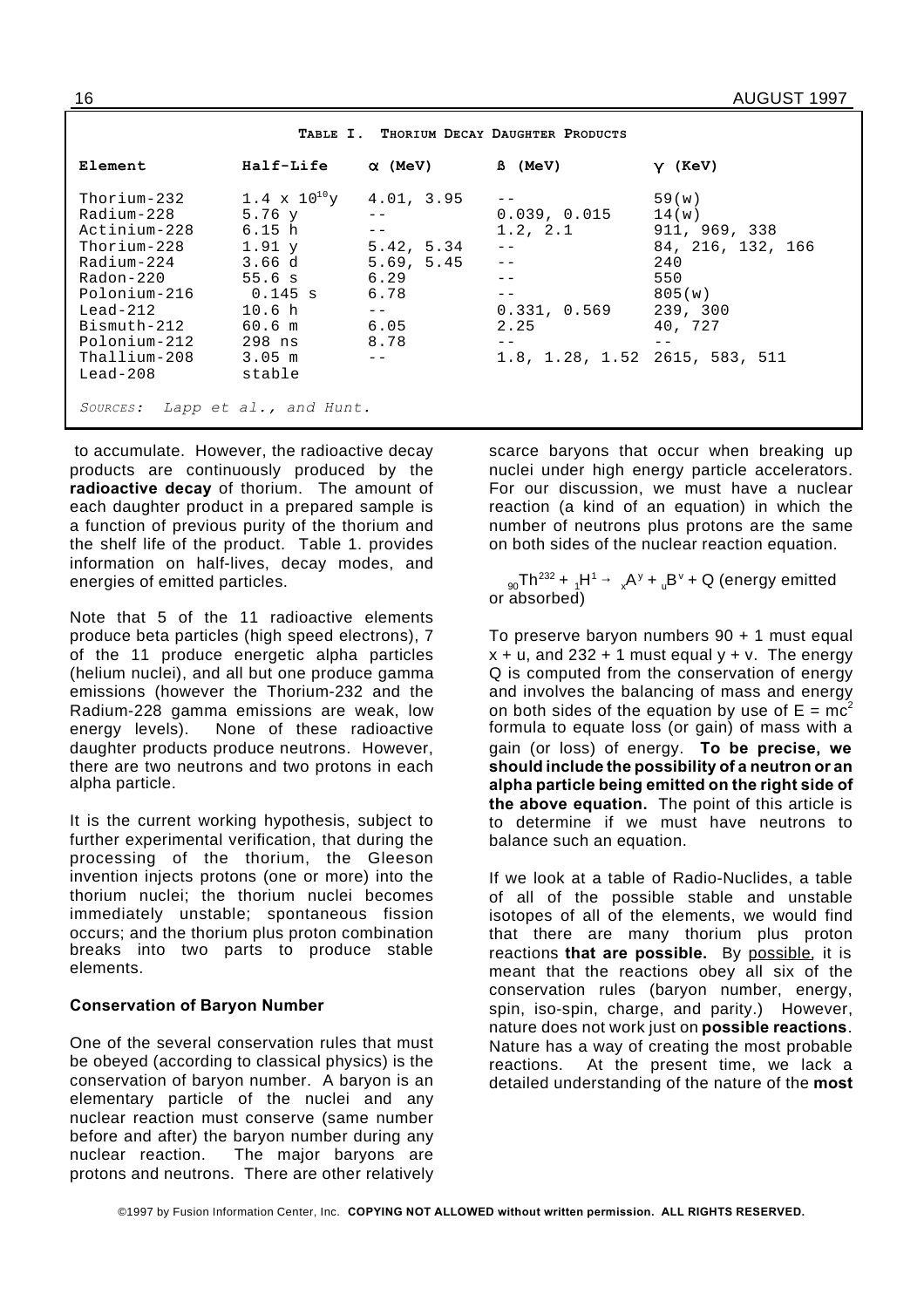**probable** reactions and will require substantial experimental evidence to determine if any of the nuclear models (such as the nucleon cluster model or the alpha-particle model, or the liquid drop model, etc.) are correct.

The latest experimental evidence (based on the new Gleeson process) indicates that most of the thorium is reduced to Cu-65 and Titanium. Begin with the left hand side of the nuclear reaction equation as given above and substitute copper and titanium for the right hand side and we have:

$$
_{90}Th^{232} + {}_1H^1 \rightarrow {}_{29}Cu^{65} + {}_{22}Ti^{\vee} + {}_pX^q
$$

Note: due to experimental evidence that Cu-65 is predominant in the measured elements created, we have replaced y with 65 in the above reaction equation.

There are five stable isotopes of titanium so that v can be 46, 47, 48, 49, or 50. The equation does not balance with baryon numbers so an unknown,  ${}_{p}X^{q}$ , has been added. The next step is to determine the values for p and q to balance the equation: p must equal  $90 + 1 - 29 - 22$  or 40. q must equal 232 + 1 - 65 - (46, 47, 48, 49, or 50) or q must range from 122 to 118. Looking at the table of radio-nuclides,  $Zr$  (p = 40) has stable elements of Zr-92, Zr-94, & Zr-96. However, q should be in the range of 118 to 122. Therefore, for this reaction to occur we would have to account for at least 118 - 96 or 22 neutrons. **This is an example of why many nuclear scientists would immediately ask about the neutrons from these reactions**, and about a possible dead graduate student.

If the experimental evidence indicates that there are few, if any neutrons, and if the evidence indicates that there is indeed Cu-65 produced, how can the lack of neutrons be explained? Here is one possibility: there is a nuclear reaction labeled as ß-, or beta decay. Under beta decay (ß-) the original nucleus loses an electron and creates a proton. Therefore, one missing neutron from the above reaction is accounted for. Looking at Cu-65, what is the possibility of a chain of ß- decays? A possible chain would be Ni-65 (half-life of 2.517 hours), Co-65 (half-life of 1.25 seconds), Fe-65 (extremely short half-life), Mn-65 (extremely short half-life). However, this chain of betadecays would account for a missing neutron at each step.

Next, examine the table of nuclides for possible beta-decay processes for producing Titanium. Ti-49 could have a beta-decay chain of Sc-49 (57.3 mins), Ca-49 (8.72 min), K-49 (1.26 sec). Ti-50 could have a beta-decay chain of Sc-50 (1.71 min), Ca-50 (14 sec), and K-50 (472 msec). Each of these steps account for a missing neutron.

It is important to know that the table of nuclides has been experimentally established mainly with the use of high-energy particle bombardment of isotopes. It may be that we do not, as yet, fully understand all of the variations that can occur in this new type of nuclear reactions. However, it would be surprising if baryon number were not conserved. It is more likely that there are more extended chains of ß- processes that we have not, as yet, included in our table of nuclides. Alternatively (as suggested by Dr. S.X. Jin), there could be more complex chains of reactions which do not produce neutrons, specifically, proton bombardment can produce an alpha particle and another element.

# LETTERS

## to the Editor

### **LETTER FROM MARK KRAMER**

Today I was reading the June 1997 issue of New Energy News, and on page 11 was an article called Cosmology Notes by Greg Hodowanec. While reading this article I noticed several errors.

The first error has to do with the computation of RMS voltage of sinusoidal waveforms. The RMS voltage is V<sub>p</sub>/ sqrt(2) and V<sub>p</sub> is ½ V<sub>pp</sub> where  $\mathsf{V}_\mathsf{p}$  is the peak voltage and  $\mathsf{V}_\mathsf{pp}$  is the peak to peak voltage. So in your test #1,  $V_{G} = 5 V_{pp} =$  $2.5 v_p = 1.768 v_{rms}.$ 

The second error has to do with measuring  $\mathsf{I}_{_{\mathbf{G}}}$  for power computations. In your diagram, it is not clear whether  $R<sub>G</sub>$  is a loading resistor or whether it is the Norton equivalent internal impedance in parallel with a Norton constant current source. Either way, your computation of  $I_G$  is not an accurate measurement of the current or power going into the 3-coil transformer.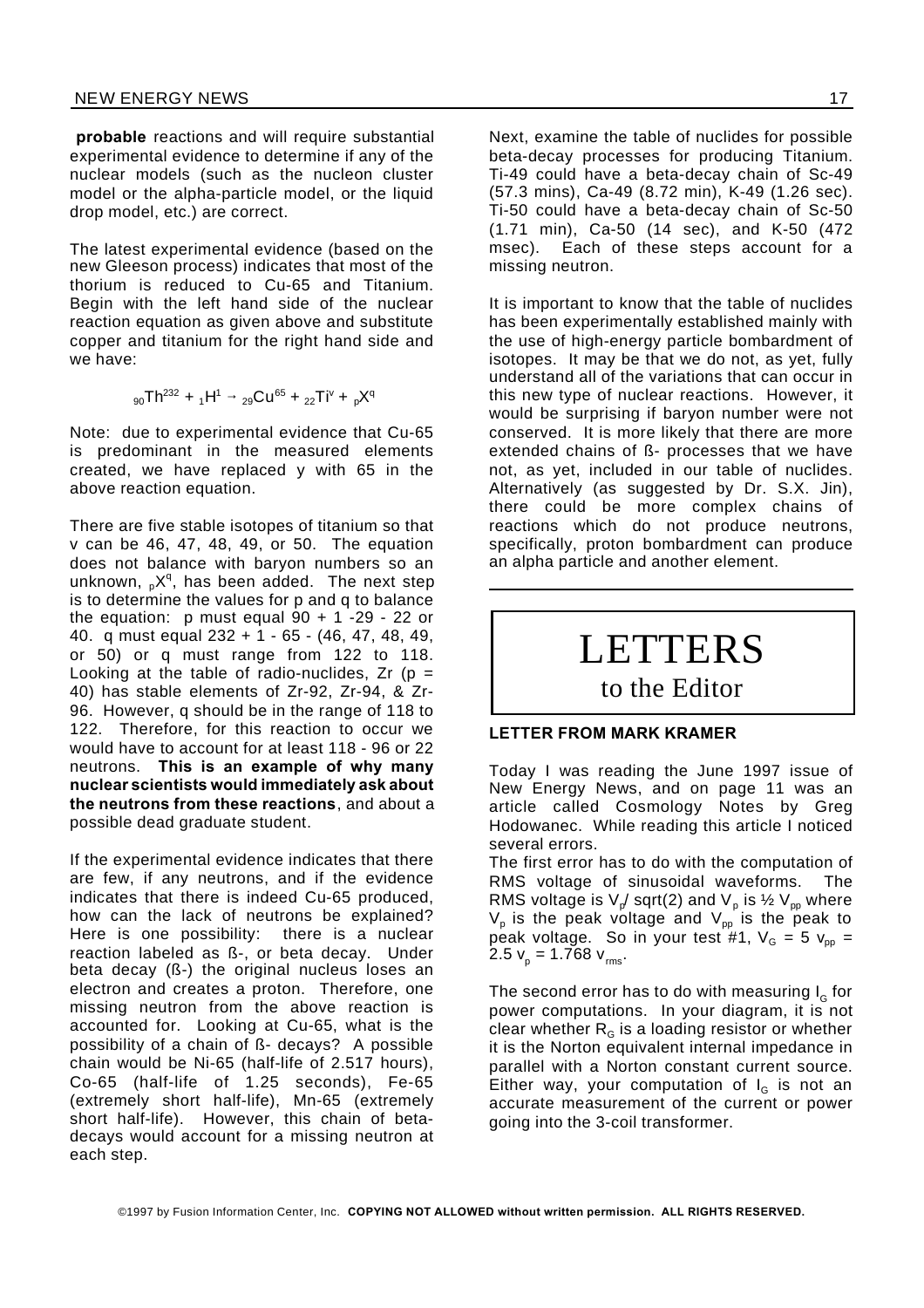One way to get a better measurement, would be to measure the voltage across the 10 ohm resistor at the same time that  $\mathsf{V}_{_{\mathsf{G}}}$  is measured. Then I<sub>G</sub> = V<sub>G</sub>/10 ohms. Then the apparent power would be  $S = V_G I_G$  real power would be S  $= V_G I_G$  and real power would be S =  $V_G I_G \cos \theta$ where  $\theta$  is the phase angle between  $V_G$  and  $I_G$ .

However to measure this angle on a scope with precision is very difficult. A better approach would be to use a wattmeter with a high frequency bandwidth.

Your measurement of the output power across the 470 ohm  $\mathsf{R}_{\mathsf{L}}$  is okay with the exception that your RMS calculations be modified as I suggested for your input.

I hope you will repeat your experiment and report the new findings in NEN. Also, should the results be disappointing, I hope you will keep trying and not give up on finding new energy sources.

Sincerely, /s/ Mark Kramer Electrical Engineer

### RESPONSE FROM GREG HODOWANEC

I received the copy of Mark Kramer's comments on the Cosmology Note published in the June 1997 issue of NEN. These notes, as you know, are primarily directed at some of my colleagues who are **well versed** in my Cosmology and viewpoints. Thus, they are not **all** completely self-explanatory, and thus may be "out of context" for the casual reader. What Mark may attribute as "errors" may not be so when all the previous "facts" are known. Attached is a simplified explanation of the differences in using balanced and unbalanced signal sources in these mini-MRA tests. Since they express my viewpoints on such operation, they are subject to comments and "correction" if the approach is not really valid. I welcome such comments and I was glad to receive Mark's comments.



Fig. 1 Schematic from original article.

 $R<sub>G</sub>$  is a load resistance for the Signal Generator and also a source resistance for the mini-MRA's. The input could also be **looked** at as a constant current source with a resistance of 5K ohms. This source provides a **very small current** needed to sustain the simplified mini-MRA shown in its reactive  $(\mathsf{X}_\mathsf{L})$  mode of operation. The **real** input power is that dissipated in  $\mathsf{R}^{}_{\mathsf{G}}$  and is the  $\mathsf{V}^{}_{\mathsf{G}}$  I $^{}_{\mathsf{G}}$  shown. The reactive power will be  $V_{\rm G}$  I<sub>circ</sub> cos  $\Theta$ , where I<sub>circ</sub> is determined by the voltage drop across the sensing resistor of 10 ohms. Since there is a 90° phase difference between  $V_G$  and  $I_{circ}$  cos 90° = 0, and thus there is **essentially** no power loss in that circulating loop. The power gain seen in this simplified MRA is believed due to a **greatly increased Icirc** as the inductor interacts with free space, i.e., the aether, in this mode of operation. The Rhysmonic viewpoint on this will be covered in the **proposed** "Energy Extraction Directly from the Aether" Cosmology Note.



I. Balanced AC Input Remarks:

A. The balanced AC input will swing +/- volts from a zero volt (or ground) level. This is shown by the curve marked ABCDE for example. The response is assumed to follow that of a sine wave as it "swings" to a **positive** voltage, V<sub>p</sub>, and then to a negative voltage, -V<sub>p</sub>, See responses at left of Fig. 2.

B. The RMS voltage will be given as 0.707  $V_p$ for a **true** sine wave response. Since this response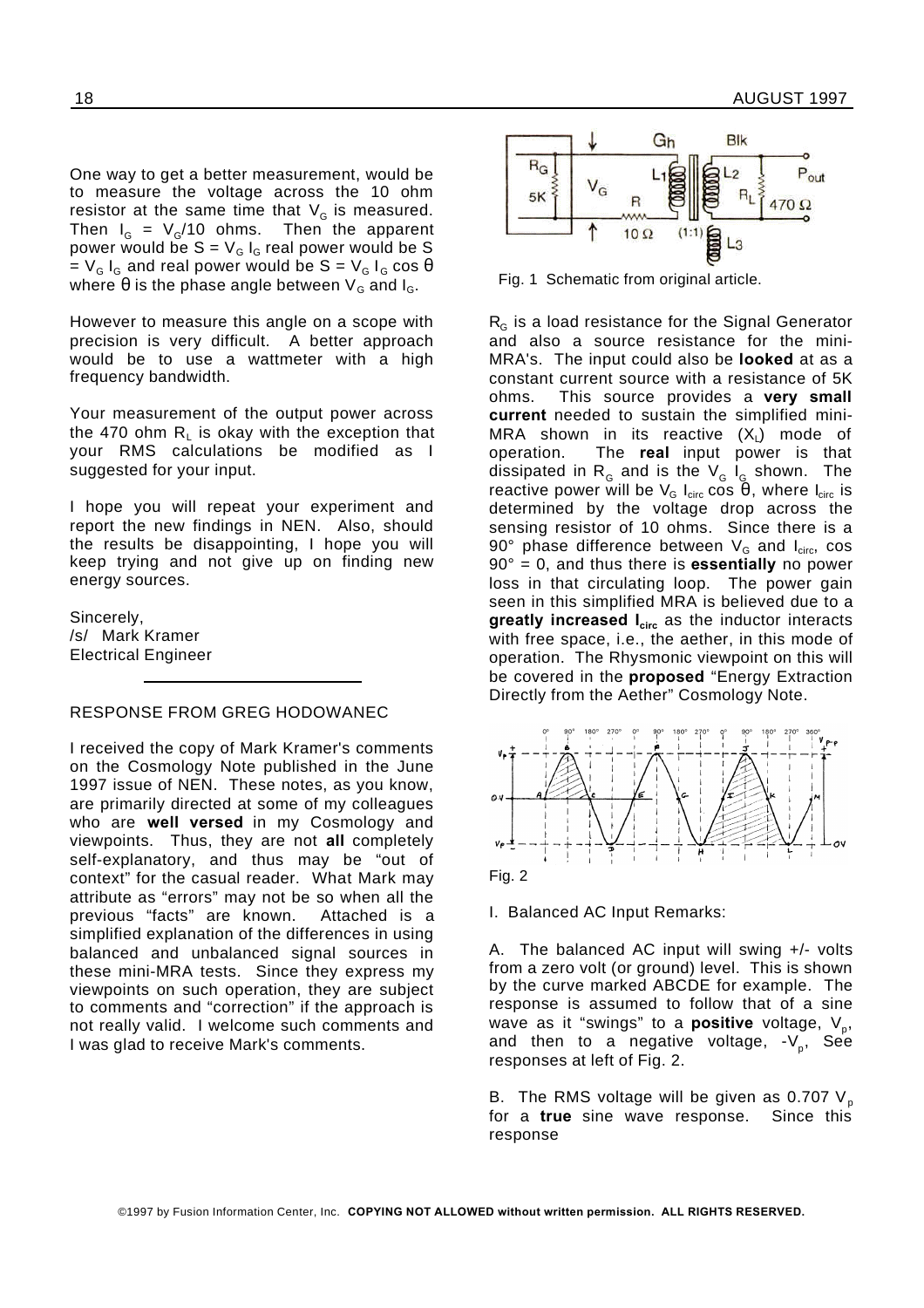repeats for **each** half cycle (180°), the RMS voltage (or current) will be determined by a **single** half-cycle as shown by the **shaded** section **ABC**.

II. Unbalanced AC Input Remarks:

A. The unbalanced AC input will generally "swing" between a zero volt (or ground) level and some positive voltage level. This is shown by the curve marked **DFHJL** in Fig. 2, for example. The response **will be assumed** to follow that of a sine wave, but while not exact, will be close enough for most experiments.

B. The RMS voltage will be given as 0.707  $V_{p}$ . <sub>p</sub> in this case. Since the response repeats for each positive (360°), the RMS voltage (or current) will be determined by a single cycle as shown by the shaded section HJL as shown at the right of Fig. 2.

III. Conclusions:

A. Balanced AC inputs (and outputs) are normally used in most typical alternating circuits.

B. Unbalanced AC inputs (and outputs) are **not** generally used in many alternating current circuits. They have generally been used in the Mini-MRA circuits due to the use of tube-type signal generators and transistor oscillators as sources.

My Best Regards, Greg

### **LETTER FROM ROY STEWART**

Dear Friends,

These are some thoughts on magnetic systems and possible aether vortex anti-gravity. Having studied many devices and theories over the last 15 years, I find these threads:

- the claim of being able to entrain an hypothetical vortex structure spinning in the aether.
- the claim of the importance of very high voltage spikes of very short duration being necessary to produce non-linear effects in said aether.
- the claims of over-unity (O/U) and antigravity (A/G) effects in non-linear, pulsed or

torqued magnetic fields and/or electric fields.

The number of good, science-based investigators sharing similar interest is a long litany of the best people in the field, dozens of names at the least and too many for a list. The devices I'm most interested in share all or most of these effects:

- Searl Levity Disc: whether or not it is real, the importance is not necessarily in his special roller magnets, I think, but in his highly charged, spinning points.
- the rotating magnetic disc of Wilburt Smith, currently being repeated by my good friend Toby Grotz. A D.C. solenoid field in which spins a disc of discreet permanent magnets, creating a varying strength field modifying an even field.
- the Swedish superconducting ring is a solenoid field induced by external magnets and travelling over the fixed fields of the suspending magnets, causing a circulating torque to be applied to the main field.
- Pierre Sinclaire's work with David Hamel's device. Not rotating but complex fields interacting where the nutations might be causing torques and be a virtual rotation.
- Joe Newman: torquing and rotating fields again.
- Victor Schauberger, Marcel Vogel and Richard LeFours Clark: spinning water charged with what Clark calls diamagnetism – spin and axial travel. In Schauberger's sand vortex: highly charged dielectric particles in three vectors (presumed): around, inward and down.
- Keely and "Scientist X" (reported by Dan Davidson in his book A breakthrough to New Free Energy Sources, 1977, ISBN 0-88247- 469-3) and possibly Stan Meyer: water splits at the Keely frequency of 42.8 Khz, acoustic.

My thoughts on these effects are: use vacuum tube equipment, not solid-state. Vacuum tubes are replete with little understood plasma effects leading to a possible spike, the first one of which is called "ringing" on a square wave which is so high in amplitiude and of such short duration that it does not appear on even the fastest scope! Bob Emmerich agrees that this is a real possibility.

 Townsend Brown: it was noted that the greatest effect (lift) occurred at or just before dielectric breakdown.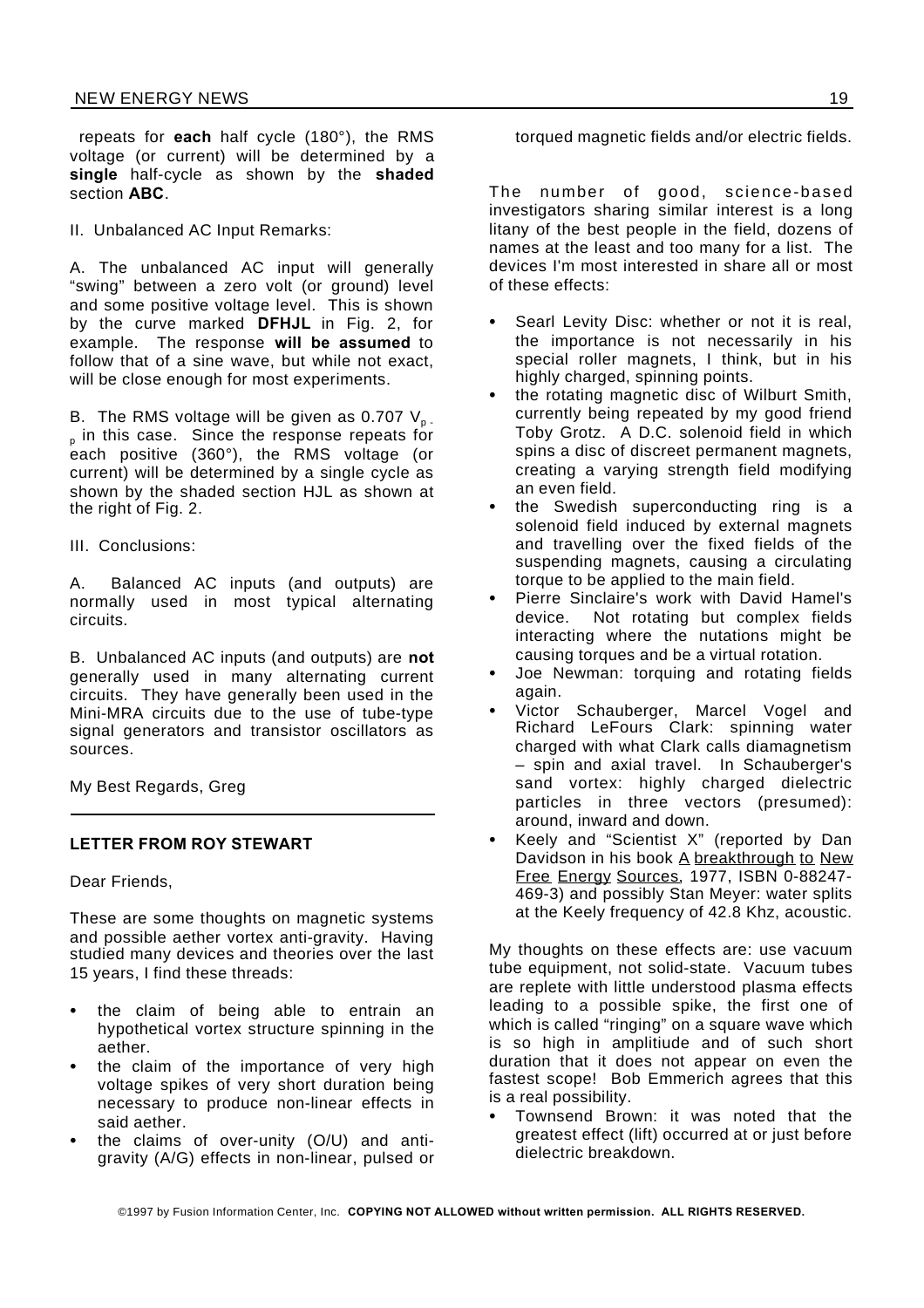- Many more: Bedini, Adams, Aspden, Swiss M-L, etc.
- Paul Brown and John Moreland: nuclear batteries (Hubbard, Moray, Hendershot, Perrigo, Swiss M-L and, I think, maybe also Coler). Halting alpha particles creates abrupt field disturbances; and keep in mind that all devices are nucleonic because they are massive and charges have spin and magnetic moment.

This brings us to the reason for these notes: my thoughts on Hans Coler's device in which there is a renewing interest (justifiably so in my estimation):

- The special magnets are solenoids over permanent magnets in which the current is passed through the permanent magnet. Doing this creates, by the right hand rule, a field at right angles to the permanent magnet's field causing that momentary stress and torque that we seem to find everywhere.
- I think the hookup diagram of the hexagonal system might have been purposefully misdrawn, which is a good way to keep it secret. This would explain why Tom Valone could not get it to work. I believe that it should be tried with each unit feeding the next in a circulating field pattern based on the above analysis. I read somewhere that this device was possibly the anti-gravity unit that powered one of the German discs!
- Finally, a problem and hence possible key: why is there a paper insulator between the solenoid and the permanent magnet? The device is wound with, presumably, magnet wire which is varnished, obviating the need for further insulation. Could it be that this is also a nuclear battery type device? Could that paper be soaked with an alpha emitter?

Roy Stewart, design engineer

*Meetings*

### American Nuclear Society **"Nuclear Power IS Serious Business"**

Utility Working Conference, 17-20 August 1997

### Amelia Island, Florida

Competing, continuing, improving in the Power generation industry. For information contact Dave Slaninka at the Meetings Dept., ANS, 708- 579-8255. Pre-registration: members \$445, non \$495.

Russian Academy of Science, Russian Physical Society, Nuclear Society of Russia, Russian Chemical Society, Lomonosov Moscow State University, Peoples' Friendship University of Russia, and the Moscow State Technical University present:

### **5TH RUSSIAN CONFERENCE ON COLD FUSION AND NUCLEAR TRANSMUTATION (RCCFNT-5)**

September 28 to October 5, 1997 To be held at Hotel Olimpiyskiy in Dagomys near Sochi on the Black Sea

Program of the Conference includes: Experimental Researches of Cold Fusion and Nuclear Transmutation; Cold Fusion and Nuclear Transmutation theoretical models; Cold Fusion applied technologies and devices.

The registration fee of \$1200 covers: Registration fee, Conference proceedings, transportation to and from Airport in Moscow, Hotel stay in Moscow (2 days), transportation by train to and from Sochi, Hotel at Sochi, daily meals (3) from Sept 25 to Oct 8. If you want to take part in the Conference, please inform the Chairman Yu. Bazhutov, by E-mail or fax immediately for arrangement of your transportation from Moscow to Sochi, and hotel accommodations.

We will meet you at the Moscow Airport from Sept 25 to noon Sept 26, if you will give us your flight information. Projected date of return flight from Moscow is from afternoon of Oct 7 to Oct 8.

Contact: Yu. Bazhutov, Chairman of RCCFNT-5 P.O. Box 169, Erzion Center 105077 Moscow, Russia Phone, (011) 95-464-78-81, (011) 95-939-18-28 Fax, (011) 95-939-29-91, (011) 95-954-02-28 E-mail: sukhanov@srdlan.npi.msu.su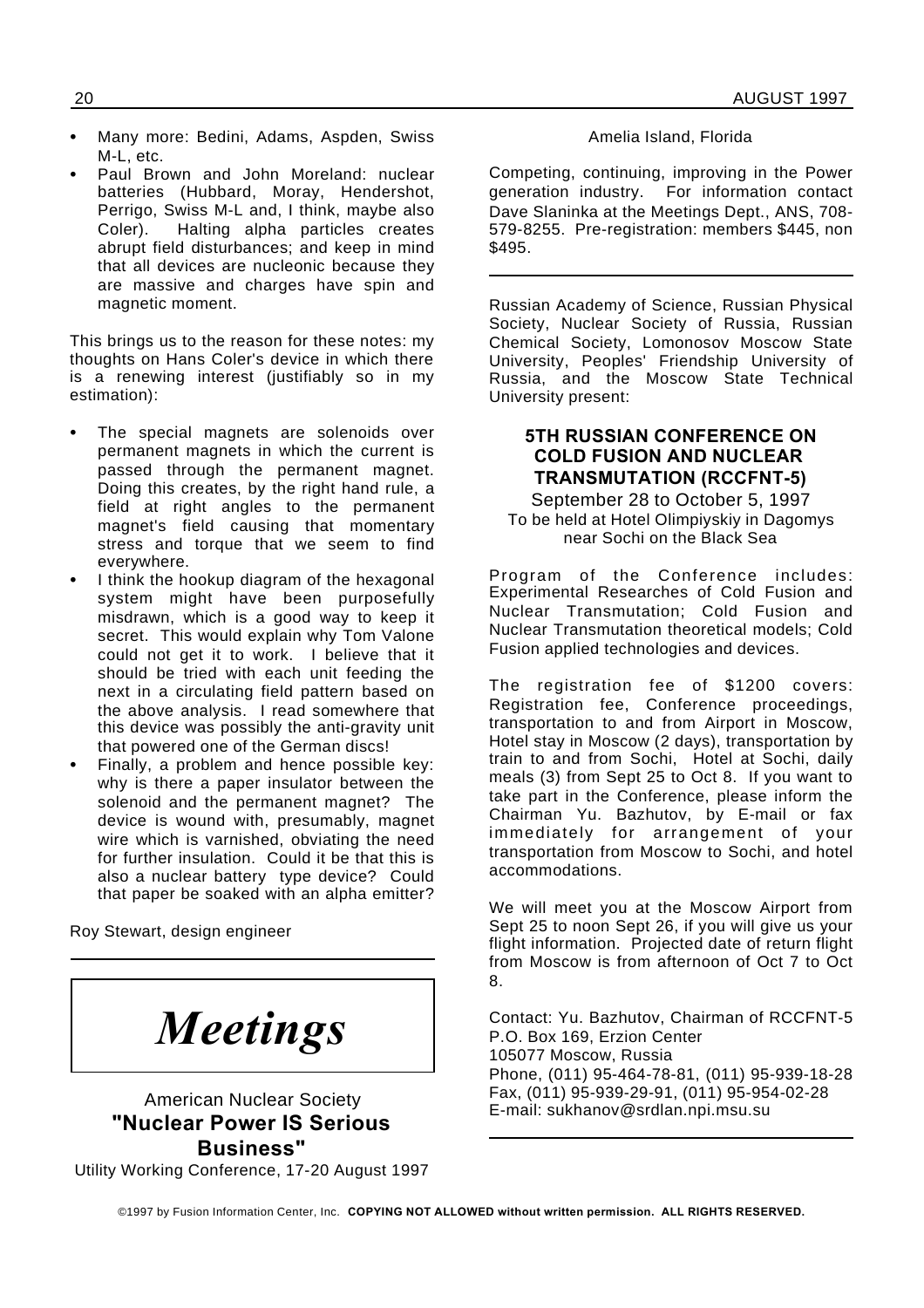The International Association for New Science *presents*

### **The 8th International Forum on New Science**

9-12 October 1997 The Doubletree (Red Lion) Hotel Denver, Colorado

Lectures  $\triangle$  Kinetic Displays  $\triangle$  Exhibits Workshops  $\triangle$  Bookstore  $\triangle$  Banquet Sunday Focus on Health & Healing

Register Early and Save For information on the Forum contact: International Assoc. for New Science 216 Commerce Dr., #4 Fort Collins, CO 80524 970-482-3731 Fax: 970-482-3120 e-mail <science@ians.org> and <www.ians.org>

Hotel information: 1-800-222-TREE (mention IFNS)

## **ICCF-7**

### **International Cold Fusion Forum Vancouver, B.C., Canada April 19-24, 1998**

With the maturation of the field, ICCF-7 seeks to attract a more diverse audience including additional scientists, research institutes, students, national funding agencies, commercial interests, journalists, and spouses. It is the objective of ICCF-7 to provide a productive international forum for communication and education.

### **Calendar:**

September 1997: Official call for full, one-page abstracts. Final peer review process begins.<br>December 1997: Final notification to all Final notification to all presenters regarding the format of their presentation.

January 1998: Deadline for final abstracts to be published in ICCF-7 Program Manual and Website.

April 1998: Conference. All presenters must hand in their final papers during the conference for timely inclusion in the publication ICCF-7 Proceedings.

A different topic is planned for each day at ICCF-7. An invited presentation with summary review or global implications for the entire field will begin each day's topic, followed by five oral

presentations on the topic. Afternoons will be entirely devoted to enhanced poster sessions, which include a 3-5 minute oral preview and summary. A "Top Ten" poster presenters will be selected by the attendees, and each will conduct an expanded 15 minute presentation to the full audience on Thursday afternoon. Three evening workshops will also be held.

Topics include: Heat & Related Products, Nuclear Processes & Products, Materials & Innovative Approaches, and Theory & Nuclear Physics.

For more information or to get on mailing list, contact:

ICCF-7 c/o ENECO

391-B Chipeta Way, Salt Lake City, UT 84108 USA

Phone (801) 583-2000 Fax (801) 583-6245 jaeger@ENECO-USA.com

### **18th International Symposium on Discharges & Electrical Insulation in Vacuum**

August 17-21, 1998 Eindhoven, The Netherlands Hosted by the Eindhoven University of Technology

**Scientific Program**, Papers will be presented on all aspects of: Fundamentals of Discharges and Breakdown in Vacuum; Vacuum Discharge Devices and Applications; and Vacuum Insulation Technology and Applications.

**Mini-Courses** held parallel with conference: Diagnostics for Vacuum Devices, and Production Technology for Vacuum Insulated Devices

A **technical exhibition** will be held featuring components and systems in the area of vacuum discharge devices and vacuum insulated devices (e.g. vacuum switchgear, vacuum deposition and coating, X-ray and microwave tubes and other beam-devices, high-power devices, and equipment for analysis, monitoring and test purposes).

Hotel accommodation in downtown Eindhoven, a short distance from the University Conference Centre, is available through the EUT Conference office at reduced rates.

### **Information for Authors**

Authors should submit a 250 word abstract by November 1, 1997. Authors of accepted abstracts will be notified in Dec. 1997. Deadline for camera-<br>ready manuscripts is April 1, 1998. Accepted ready manuscripts is April 1, 1998. papers will be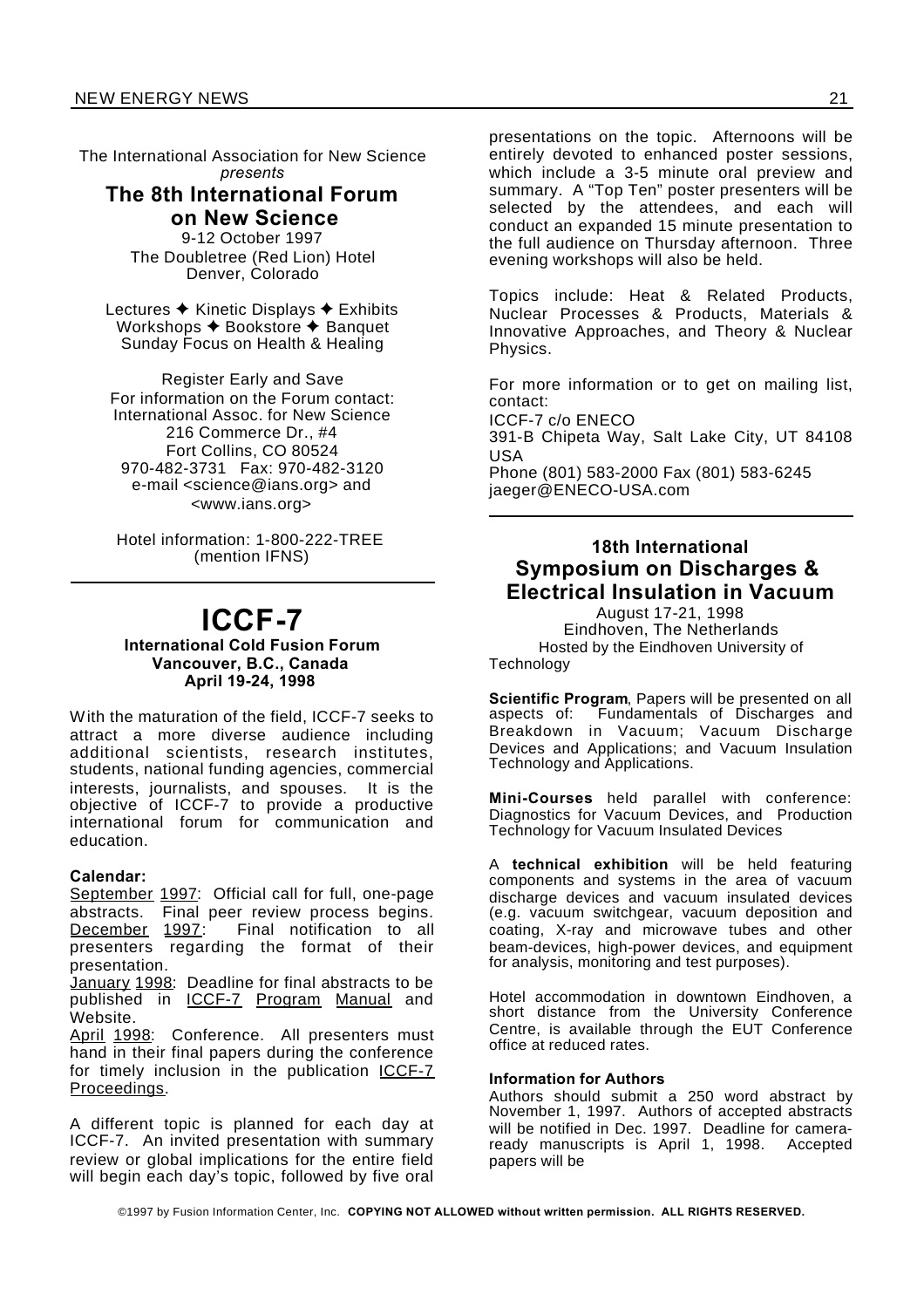published in conference proceedings, available at the registration. A limited number of accepted papers will be selected for publication, in a modified and extended version, in Special Issues of *IEEE Transactions on Plasma Science* and *IEEE Transactions on Dielectrics and Electrical Insulation.* The working language of the symposium is English. All printed matter will appear in English.

**Correspondence** should be sent to: Carla Schreurs Congress Office ISDEIV'98, Aud.2.26 Eindhoven Univ. of Technology P.O. Box 513

5600 MB Eindhoven, The Netherlands phone: (011)-31-40-247-4849 fax: (011)-31-40-245-8195 E-mail: C.L.A.Schreurs@ieb.tun.nl Website: http://www.ele.tue.nl/evt/isdeiv/



The following companies (listed alphabetically) are commercializing cold fusion or other enhanced energy devices: [Listings with your additional copy, or boxed, for small annual service fee.]

### **COMPANY**: PRODUCT

**American Pure Fusion Engineering and Supply**: Warren Cooley, 1-800-789-7109 or 503-585-6746. Email to: Coolwar@aol.com

**CAI, Inc.,** CAI has acquired rights to develop and produce a new-type of thermal power based on the controlled production of clean nuclear reactions from micro-miniature tokamaks (provided by nature). Contact through FIC, Voice 801-583-6232, Fax 801-583-2963.

**Clustron Sciences Corp.**: Contact: Ron Brightsen, 703-476-8731.

**ENECO**: is in the business of commercializing the exciting new field of low energy induced nuclear reactions in solids via patent licensing, jointventures, and co-operative research. ENECO, University of Utah Research Park, 391-B Chipeta Way, Salt Lake City, Utah 84108 USA. Contact Fred Jaeger, Voice 801-583-2000, Fax 801-583- 6245. Email: jaeger@ENECO-USA.com

**Fusion Information Center (FIC)**: Research and development of new energy systems. The world's most complete resource depository for cold fusion research information, as well as other new energy research including zero-point energy; space energy research; electronic, electromagnetic, and mechanical over unity devices and transmutation. We are the publishers for *New Energy News*, and *the Journal of New Energy.* Voice 801-583-6232, Fax 801-583-2963. Contact Hal Fox.

**Holotec AG**: Clean Energy Technology, contact André Waser, Gen. Mgr., Bireggstrasse 14, CH-6003, Luzern, Switzerland. Phone 011 41-41 360 4485, or Fax 011 41-41 360 4486.

**Hydro Dynamics, Inc**.: Rome, Georgia. Contact James Griggs, Voice 706-234-4111 Fax 706-234- 0702.

**JET Energy Technology, Inc.**: Weston, MA. Contact Dr. Mitchell Swartz, Voice 617-237-3625. Fax 617-237-3625.

**Labofex, Experimental and Applied Plasma Physics**: Ontario, Canada. Contact Dr. Paulo N. Correa. Tel 905-660-1040 Fax 905-738-8427

**Magnetic Power Inc.**: Sebastopol, CA. Contact Mark Goldes, voice 707-829-9391, Fax 707-829- 1002.

**Nova Resources Group, Inc**.: Denver, CO. Call Chip Ransford, Phone 303-433-5582.

**UV Enhanced Ultrasound**: Hong Kong. FAX 852-2338-3057.

**"YUSMAR"- Scientific-Commercial Company:** President: Dr. Yuri S. Potapov, 277012 Kishinev, Moldova. Phone and Fax 011-3732-233318.

**Zenergy Corporation**: 390 South Robins Way, Chandler, AZ 85225. Contact Reed Huish: 602- 814-7865, Fax 602-821-0967, E-mail: info@zenergy.com

Note: The Fusion Information Center has been acting as an information source to many of these companies. We expect to augment our international service to provide contacts, information, and business

**E-Quest Sciences**: Contact Russ George, FAX 415-851-8489.

©1997 by Fusion Information Center, Inc. **COPYING NOT ALLOWED without written permission. ALL RIGHTS RESERVED.**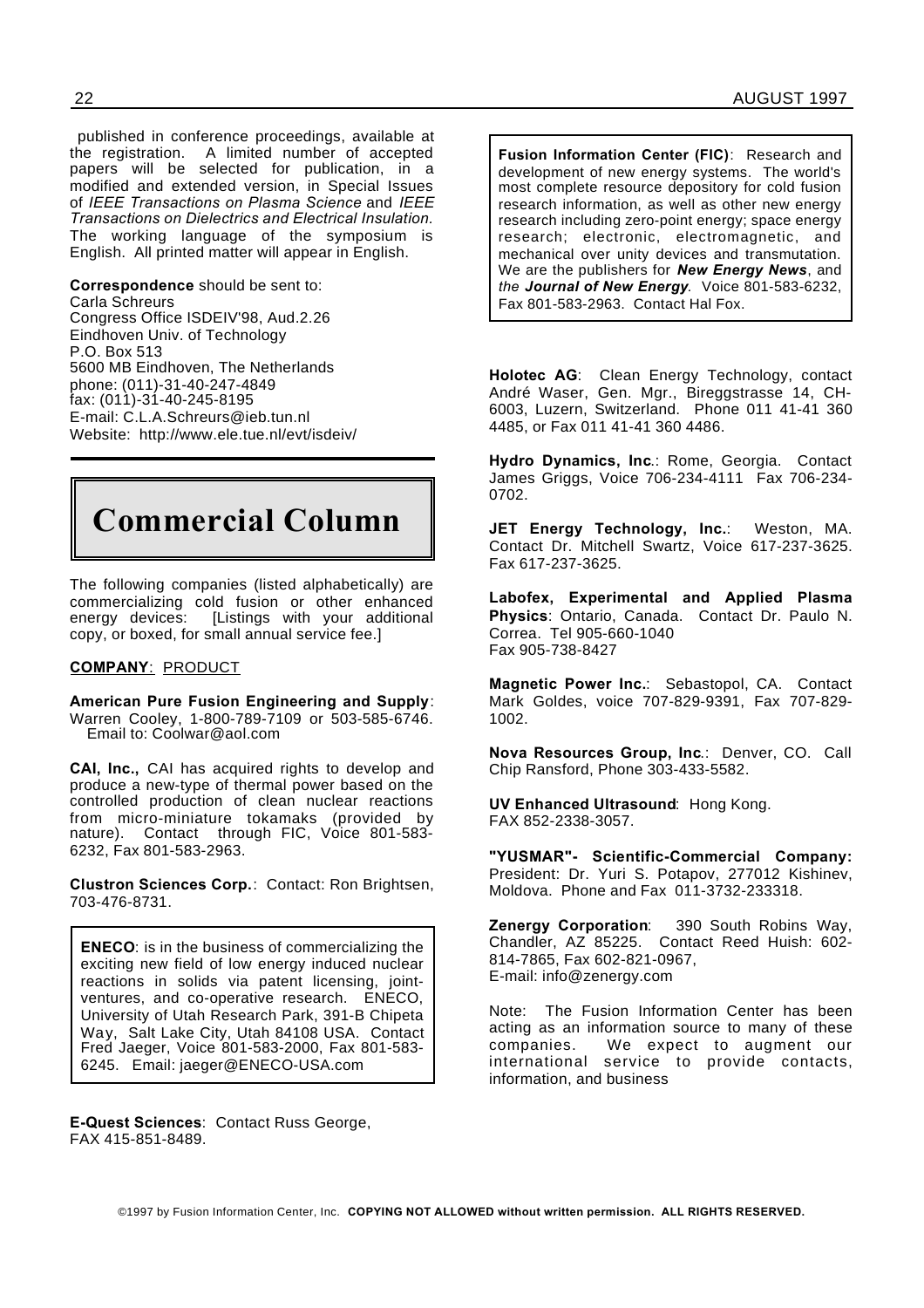opportunities to companies considering an entry into the enhanced energy market.

### **INFORMATION SOURCES**

Academy for New Energy (ANE) 216 Commerce Drive, Ste. 4, Fort Collins, CO 80524. Tel. 970- 482-3731

*ANE Newsletter*, quarterly publication of ANE, edited by Robert Emmerich.

*Advanced Energy Network Newsletter*, quarterly. Advanced Energy Network, P.O. Box 691, Rondebosch 7700 Capetown, Rep. South Africa.

*Cold Fusion*, monthly newsletter, edited by Wayne Green, 70 Route 202N, Petersborough, NH 03458.

*Cold Fusion Times,* quarterly newsletter published by Dr. Mitchell Swartz, P.O. Box 81135, Wellesley Hills MA 02181. Home Page: http://world.std.com/~mica/cft.html

*Cycles*, a R&D newsletter, published by Dieter Soegemeier, Editor, GPO Box 269, Brisbane, QLD.4001, Australia. Phone/Fax: +61 (0)7 3809 3257.

*Electric Spacecraft Journal*, quarterly, edited by Charles A. Yost, 73 Sunlight Drive, Leicester, NC 28748.

*Electrifying Times*, 3/year magazine. 63600 Deschutes Market Rd, Bend, OR 97701 541-388-1908, Fax 541-388-2750, E-mail <etimes@teleport.com> www.teleport.com/~etimes/

*Fusion Facts* has become a section in the *Journal of New Energy*.

*Fusion Technology,* Journal of the American Nuclear Society, edited by Dr. George Miley, 555 N. Kensington Ave., La Grange Park, IL 60525.

*Infinite Energy,* bi-monthly magazine. P.O. Box 2816, Concord, NH 03302-2816. Voice: 603-228- 4516. Fax: 603-224-5975 E-mail 76570.2270@compuserve.com

KeelyNet BBS - Jerry Decker, 214-324-3501 Internet: www.keelynet.com E-mail: jdecker@keelynet.com

**Institute for New Energy (INE),** organization to promote and help find funding for new energy research. Visit our **Home Page**: www.padrak.com/ine/ which contains many important scientific papers and current reports on all areas of research. E-mail: halfox@slkc.uswest.net or ine@padrak.com Salt Lake City, Utah. Voice 801-583-6232, Fax 801-583-2963.

*New Energy News* monthly newsletter for INE, highlighting the research and development in the worldwide new energy arena. Edited by Hal Fox.

*Journal of New Energy***,** quarterly, presenting papers representing the new areas of energy research, leadingedge ideas in the development of new energy technology, and the theories behind them. Published by the Fusion Information Center, Inc. Editor: Hal Fox. Address & phone above.

*Planetary Association for Clean Energy Newsletter*, quarterly, edited by Dr. Andrew Michrowski. 100 Bronson Ave, # 1001, Ottawa, Ontario K1R 6G8, Canada.

Web page: http://energie.keng.de/~pace

*Space Energy Journal*, quarterly, edited by Jim Kettner & Don Kelly, P.O. Box 1136, Clearwater, FL 34617-1136.

The above list of commercial and information sources will be growing. New listings will be added as information is received. Send information to *NEN*, P.O. Box 58639, Salt Lake City, UT, 84158.